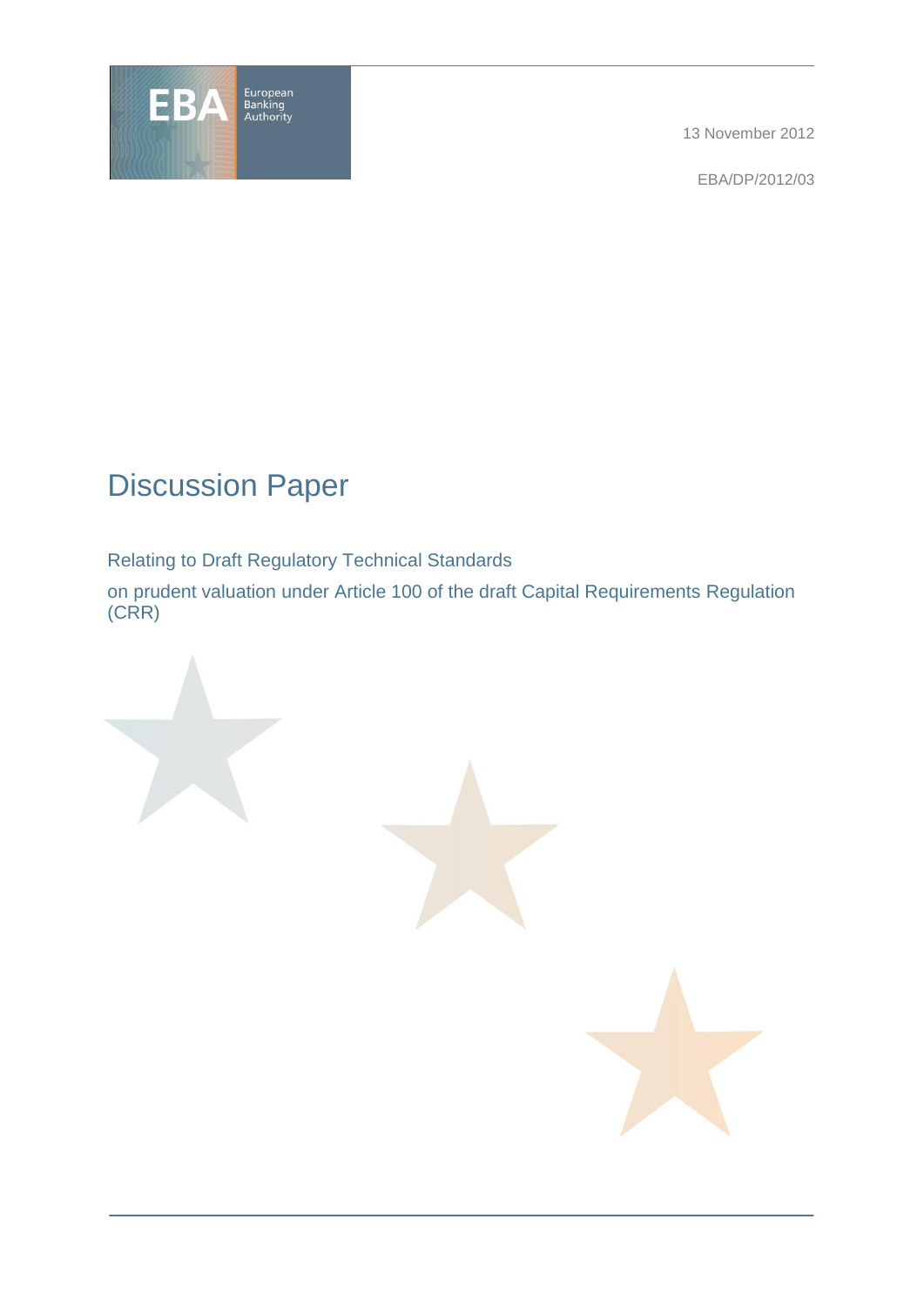# Discussion Paper on Draft Regulatory Technical Standards on prudent valuation, under article 100 of the draft Capital Requirements Regulation (CRR).

### Table of contents

| 1.                                                                   | Responding to this Discussion Paper                                                    | 3  |  |  |
|----------------------------------------------------------------------|----------------------------------------------------------------------------------------|----|--|--|
| 2.                                                                   | <b>Executive Summary</b>                                                               | 4  |  |  |
| 3.                                                                   | Background and rationale                                                               | 5  |  |  |
| 4.                                                                   | <b>Discussion</b>                                                                      | 7  |  |  |
| 4.1. Introduction                                                    |                                                                                        |    |  |  |
|                                                                      | 4.2 The minimum required valuation adjustments                                         | 8  |  |  |
| 4.3 Process to calculate AVAs                                        |                                                                                        |    |  |  |
| 4.4 Description of how to calculate AVAs                             |                                                                                        |    |  |  |
| 4.5 Testing for prudence of valuation                                |                                                                                        |    |  |  |
| 4.6 Aggregation of valuation adjustments                             |                                                                                        |    |  |  |
|                                                                      | 4.7 Offsets to AVAs when calculating the adjustment to common equity tier 1<br>capital | 18 |  |  |
| 4.8 Documentation, systems and controls requirements                 |                                                                                        |    |  |  |
| 4.9 Reporting requirements                                           |                                                                                        |    |  |  |
| Annex 1: A tool for testing the prudence of valuation                |                                                                                        |    |  |  |
| Annex 2: A statistical test                                          |                                                                                        |    |  |  |
| Annex 3: Examples of use of AVA decision tree                        |                                                                                        |    |  |  |
| Annex 4: Examples of aggregation approaches allowing diversification |                                                                                        |    |  |  |
| Annex 5 - Summary of questions                                       |                                                                                        |    |  |  |

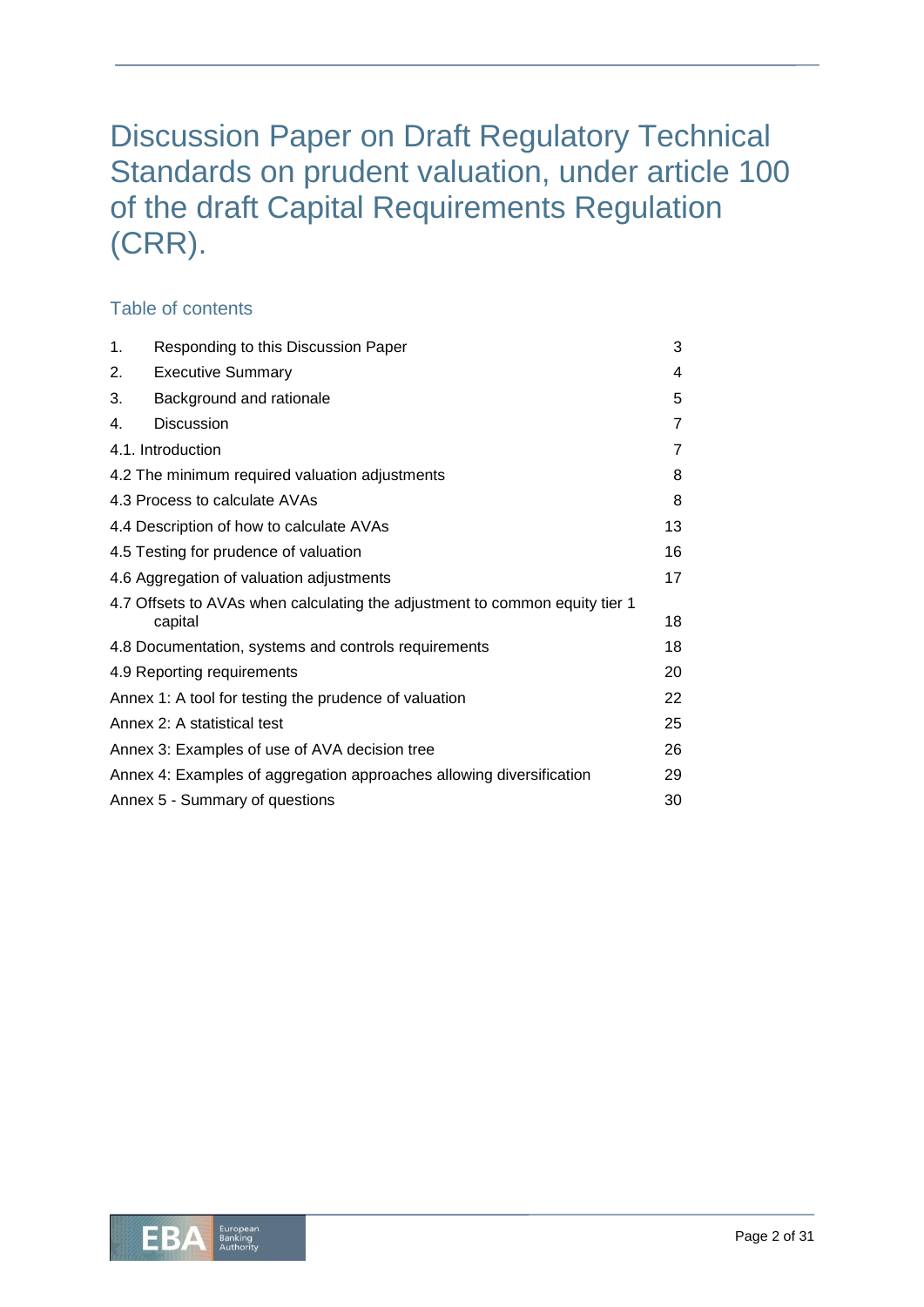# 1. Responding to this Discussion Paper

The EBA invites comments on all proposals put forward in this paper and in particular on the specific questions stated in the boxes below (and in Annex 6 of this paper).

Comments are most helpful if they:

- respond to the question stated;
- indicate the specific point to which a comment relates;
- contain a clear rationale:
- provide evidence to support the view expressed:
- describe any alternatives the EBA should consider; and
- provide where possible data for a cost and benefit analysis.

Please send your comments to the EBA by e-mail to [EBA-DP-2012-03@eba.europa.eu](mailto:EBA-DP-2012-03@eba.europa.eu) by 13.01.2013, indicating the reference to 'EBA/DP/2012/03' on the subject field. Please note that comments submitted after the deadline, or sent to another e-mail address will not be processed.

#### **Publication of responses**

All contributions received will be published on the EBA's website following the close of the consultation, unless you request otherwise. Please indicate clearly and prominently in your submission any part you do not wish to be publically disclosed. A standard confidentiality statement in an e-mail message will not be treated as a request for non-disclosure. A confidential response may be requested from us in accordance with the EBA's rules on public access to documents. We may consult you if we receive such a request. Any decision we make not to disclose the response is reviewable by the EBA's Board of Appeal and the European Ombudsman.

#### **Data protection**

Information on data protection can be found at [www.eba.europa.eu](http://www.eba.europa.eu/) under the heading 'Legal Notice'.

#### **Disclaimer**

The views expressed in this discussion paper are preliminary and will not bind in any way the EBA in the future development of the draft regulatory technical standards. They are aimed at eliciting discussion and gathering the stakeholders' opinion at an early stage of the process.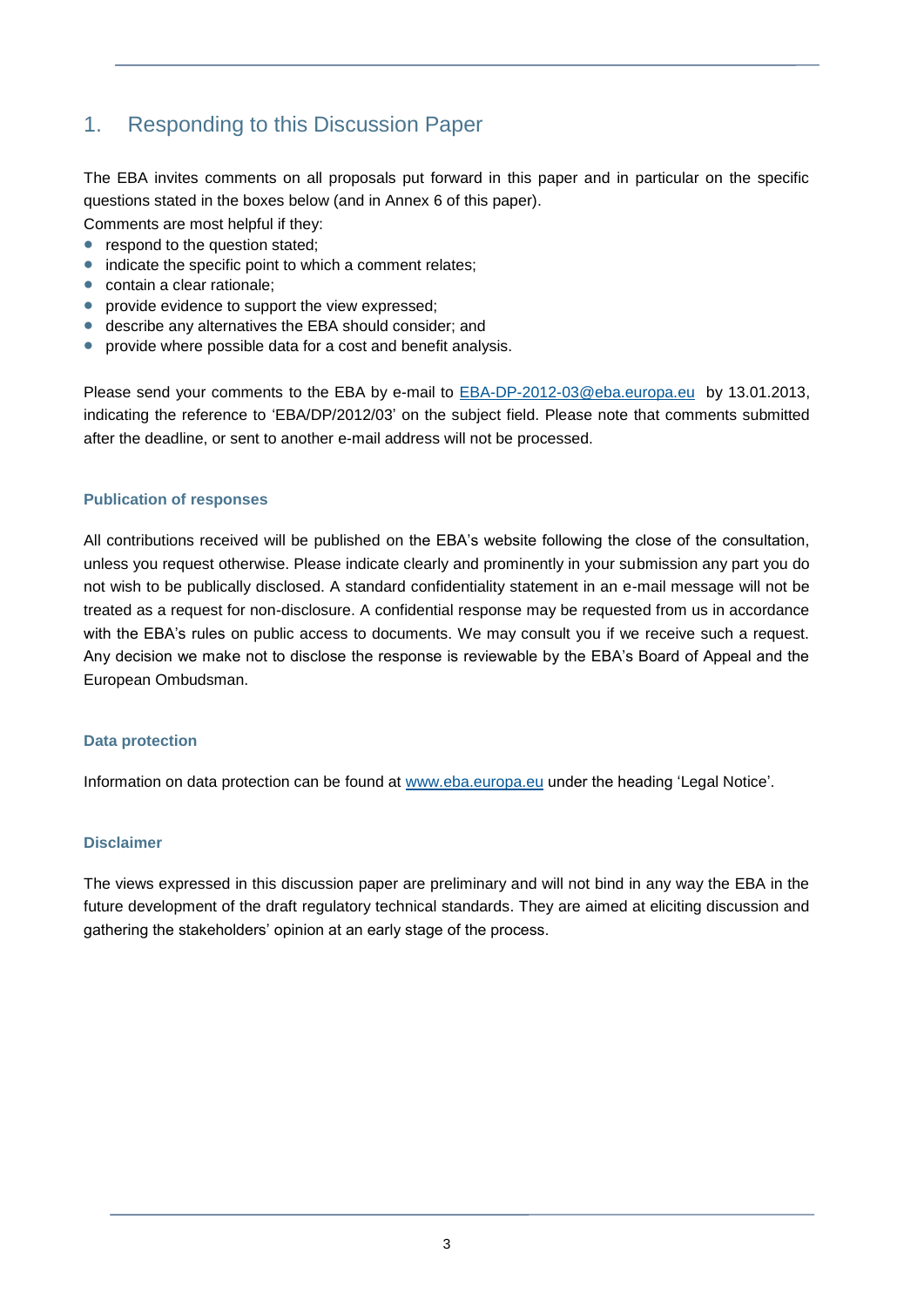# 2. Executive Summary

#### **Reasons for publication**

Articles 31 and 100 of the latest version of the draft Capital Requirements Regulation (CRR)<sup>1</sup> require the application of prudent valuation requirements for all positions measured at fair value. They also require the EBA to draft regulatory technical standards (RTS) on how those requirements should be applied.

This discussion paper expresses the EBA's preliminary views on the above topic and aims at eliciting discussion and gathering the stakeholders' opinions at an early stage of the process. The input from stakeholders will assist in the development of the RTS, to be drafted and submitted to the European Commission (EC) for endorsement in the form of a Commission Regulation, i.e. a legally binding instrument directly applicable in all member States of the European Union. The development of the draft RTS is also required to cover the analysis of the costs and benefits that those legal provisions will imply. Input in this respect and any supportive data will be highly appreciated and kept confidential, where required.

#### **Contents**

The considerations in this paper aim to further specify how to apply the prudent valuation requirements in Article 100 of the draft CRR, and set out the EBA's preliminary view on how valuation adjustments could in practice be applied by institutions in a consistent manner.

In the EBA's preliminary view the best way to achieve consistency of implementation is to tie valuation adjustments to a specified confidence level, whilst accepting that for many instruments the confidence level can only be used in a judgement-based manner due to a lack of data. To help achieve a level playing field, a standardised reporting form is also proposed that would allow competent authorities to have data on valuation adjustments across institutions in a consistent format and level of detail.

#### **Next steps**

As provided for by Regulation No 1093/2010 of the European Parliament and Council establishing the EBA, before submitting the draft RTS to the Commission, the EBA will conduct a public consultation and analyse the potential costs and benefits of the proposed standards. The consultation paper will include the proposed legal text of the provisions constituting the draft RTS, an explanation of the proposed measures and a cost-benefit analysis.

 1 See fifth Council compromise version text from 11 May 2012, which can be found on the Council's website: <http://register.consilium.europa.eu/pdf/en/12/st09/st09715.en12.pdf>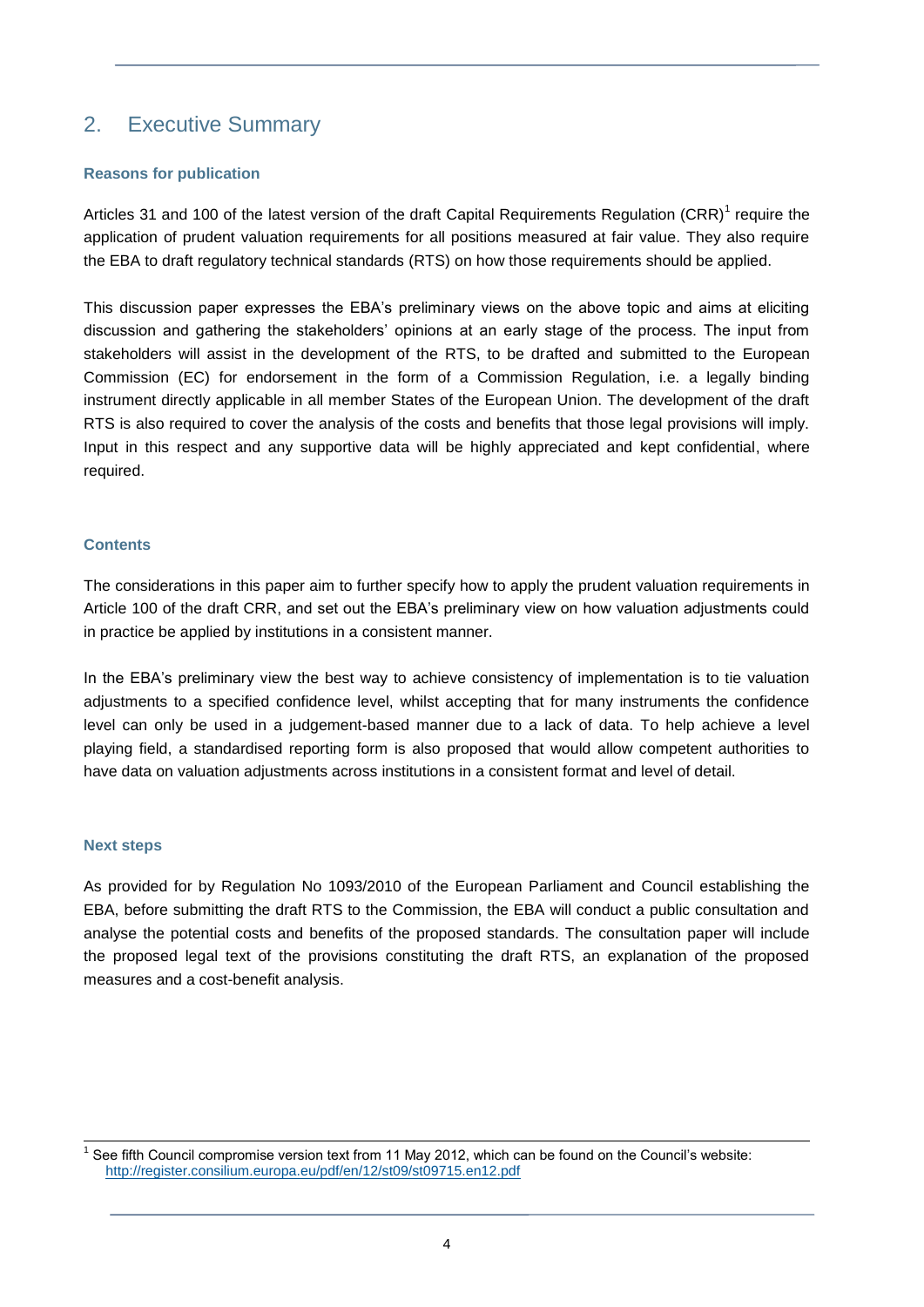## 3. Background and rationale

Articles 31 and 100 of the fifth Council compromise version text from 11 May 2012 of draft Capital Requirements Regulation ('CRR' or 'the Regulation') require institutions to apply prudent valuation standards to all positions that are measured at fair value when calculating the amount of their own funds. Any additional value adjustments necessary to reduce the fair value of those positions as calculated in accordance with the relevant accounting standards, to the relevant prudent value, should be deducted from common equity tier 1 capital. The draft Regulation requires RTS to be developed to provide more detail on how the standards set out in Article 100 should be applied.

Article 100 lays out a number of valuation adjustments that should be considered when calculating a prudent valuation. The intended effect of these adjustments is to set valuations at a level that achieves an appropriate degree of certainty that the valuation used for regulatory purposes is not higher than the true realisable value.

The importance of these requirements became evident during the credit crisis that started in 2007, when a number of markets experienced considerable uncertainty around the true value of positions due to dramatic reductions in liquidity. Crisis periods are not, however, the only periods in which there is uncertainty around valuation. There are many market conditions where adjustments may be required to the fair value, including: where institutions are all positioned in one direction; where only very low levels of trading are observed; where daily pricing is difficult to obtain; or where the value realised when closing an open risk position is observed to regularly be materially different to its valuation prior to closure.

Furthermore, a number of factors can also give rise to valuation uncertainty in so-called normal market conditions. Some are related to the characteristics of the instruments being valued. These may include complexity of payoffs stemming from embedded non-linearities and option-type structures; longer term maturity; and the absence of readily available market prices on closely related instruments that can guide the valuation through arbitrage and comparison. Other factors that can influence valuation uncertainty are related to the trading environment. For instance, the depth and breadth of the market in which a financial instrument is traded will affect its liquidity and hence the price at which a transaction can take place. In addition, characteristics of the holder can be important. The liquidation of an open risk position that represents a significant share of the overall open risk positions held by market participants is likely to affect the market price and so have an impact on the realised value for the seller.

As an example of valuation uncertainty, one may consider the following simplified illustration: a security might have, in a first case, a likely range of values (determined, for example, by analysing trades in the security in the period before the reporting date or broker prices at around the reporting date) with equal probability of between 79 and 81 or, in another case, of between 70 and 90. In both cases, the average value is 80 and a valuation with a level of confidence of 50% would also be 80. However, in the second case, the level of uncertainty and therefore concern from a prudential regulatory perspective is clearly higher.

In clarifying how to apply the requirements of Article 100, in this paper the EBA considers the possibility of defining what the 'appropriate degree of certainty' (or level of confidence) is that the requirements wish to achieve in the adjusted valuation. The higher the level of confidence that is required, the less risk there is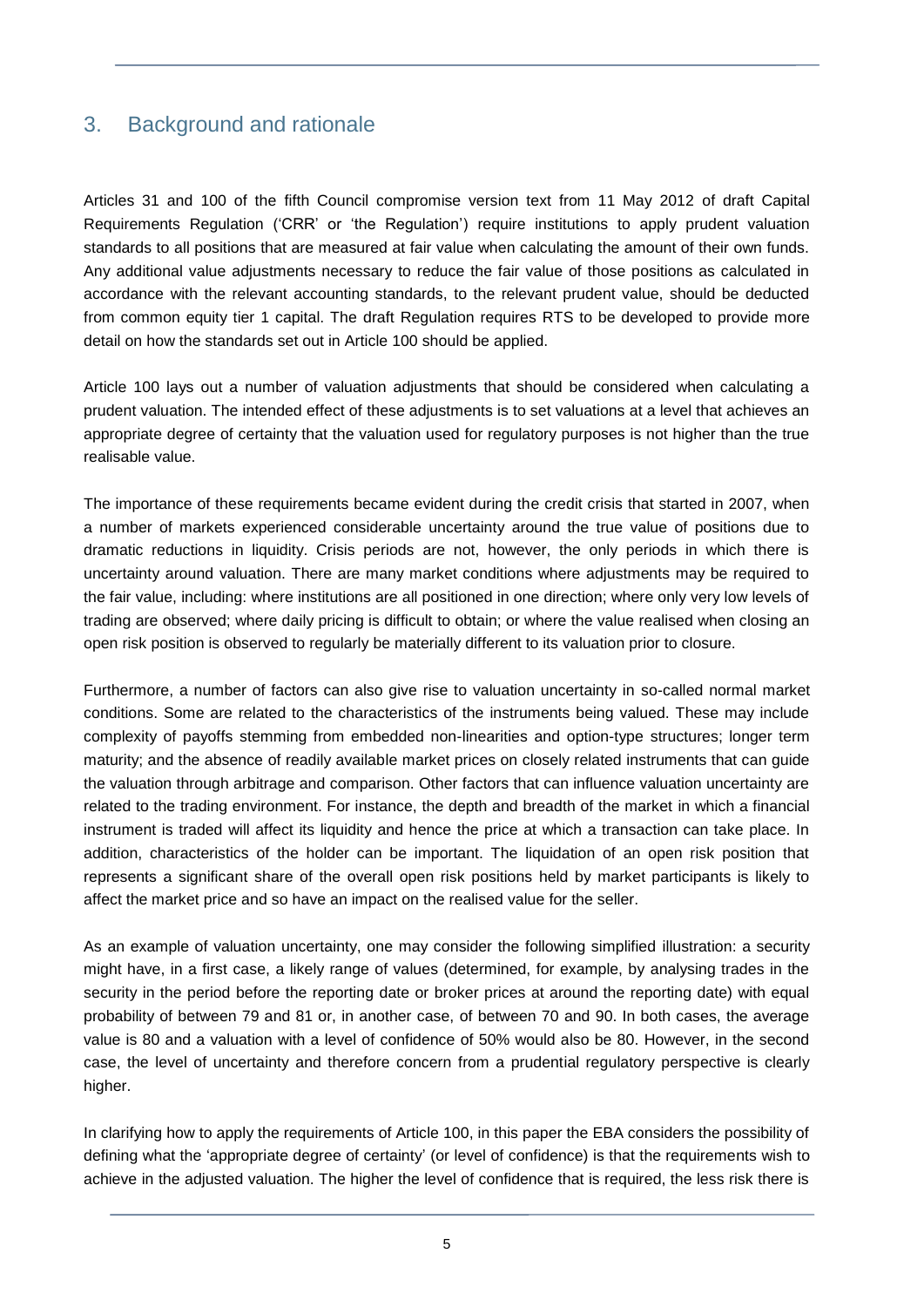that the calculation of own funds is based on valuations that are in excess of the true realisable value of the positions of the institution. The EBA recognises the limits inherent to the use of a level of confidence when sufficient data is not available so judgement-based approaches should be applied, where this is the case. In addition, there would be operational issues with using too high a level of confidence. The level of confidence required might therefore not be set as high as, for example, the 99% used elsewhere in the regulatory regime.

A second important aspect is how valuation adjustments at a position level should be added together in order to obtain an aggregate prudent value. An institution with many different positions in different asset classes with small valuation uncertainties may face a very different total valuation uncertainty when compared to an institution with one large position with significant valuation uncertainty.

There is a trade-off between the level of confidence that is used when calculating prudent value and the level of aggregation required. A low level of confidence will create only small position-level additional valuation adjustments and will not require any aggregation methodology to ensure that the aggregate additional valuation adjustment is not unreasonably large (i.e. a simple-sum approach with no diversification benefit could be adopted). However, this low level of confidence could not supply the additional assurance on individual positions' realisable values described earlier as it would not effectively capture increasing uncertainty, and would unfairly penalise a well-diversified institution with many small positions in comparison to an institution with a few large and highly illiquid positions. This paper sets out the EBA's preliminary view on an appropriate level of confidence, and discusses all of the above issues in order to elicit stakeholders' views on key topics at an early stage in the development of the RTS.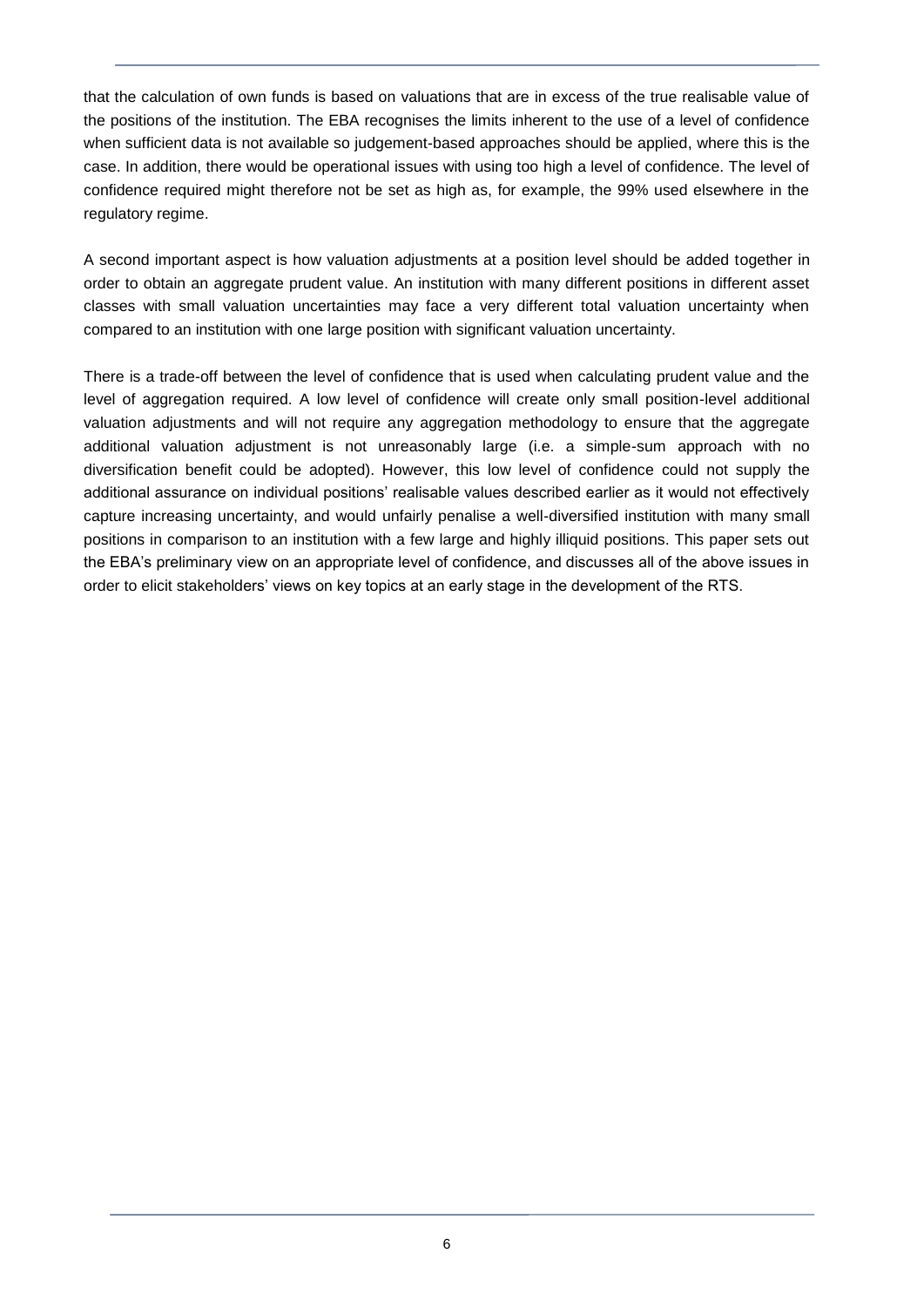### 4. Discussion

### 4.1. Introduction

 $\overline{a}$ 

#### **Scope of the requirements**

- 1. Article 31 of the draft Regulation requires that an institution must assess the prudent value of all fair valued positions<sup>2</sup> on its balance sheet including those classified as trading book, available for sale and fair value option in the banking book. The approaches discussed in this paper are intended to be relevant to all of these positions on a standalone or consolidated basis (depending on the scope of permission with respect to Article 314).
- 2. Based on the valuation assessment, Article 31 requires that the institution must deduct from its common equity tier 1 capital, the additional valuation adjustments made for fair value assets and liabilities on its balance sheet. This would mean the deduction of the aggregate additional valuation adiustment.

#### **Q1. Do you believe that a proportionality threshold should be considered before requiring an institution to assess the prudent value of all fair value positions? If yes, how would you define the threshold?**

#### **Definition of key terms used in this paper**

- 3. Throughout this DP, a number of key terms are used which are defined below:
- 4. **Financial Instrument:** An instrument as defined in Article 4 Paragraph 57 of the draft Regulation.
- 5. **Fair Value:** Fair value as determined in accordance with applicable accounting standards.
- 6. **Valuation Uncertainty:** The possibility that a valuation estimate of a valuation position would differ from the price in an actual transaction on the same terms, at the reporting date and time. This is caused by uncertainty around the actual transaction price that would be obtainable if the valuation position were to be closed.
- 7. **Valuation Position:** A financial instrument or portfolio of financial instruments which are fair valued (the fair value might be based on a directly observable market price or a set of valuation parameters put in a pricing model). The notion of position in this DP does not refer to the notion of position as referred to in the Regulation.
- 8. **Valuation Parameter**: A market observable or non observable parameter that influences the fair value of a position.

For ease of reference throughout the DP, we have used the term **Position** to refer to either a valuation position as defined above or to an open risk to the price of a fungible security or a valuation parameter.

9. **Prudent Value:** The value which accounts for all the AVAs listed in Section 3 and for which there is an appropriate level of confidence that the actual realisable value at the reporting date and time is greater from the institution's perspective.

 $2$  The EBA's preliminary view is that the RTS will not apply when the valuation basis is lower of cost or market (LOCOM) as applicable in the relevant accounting framework.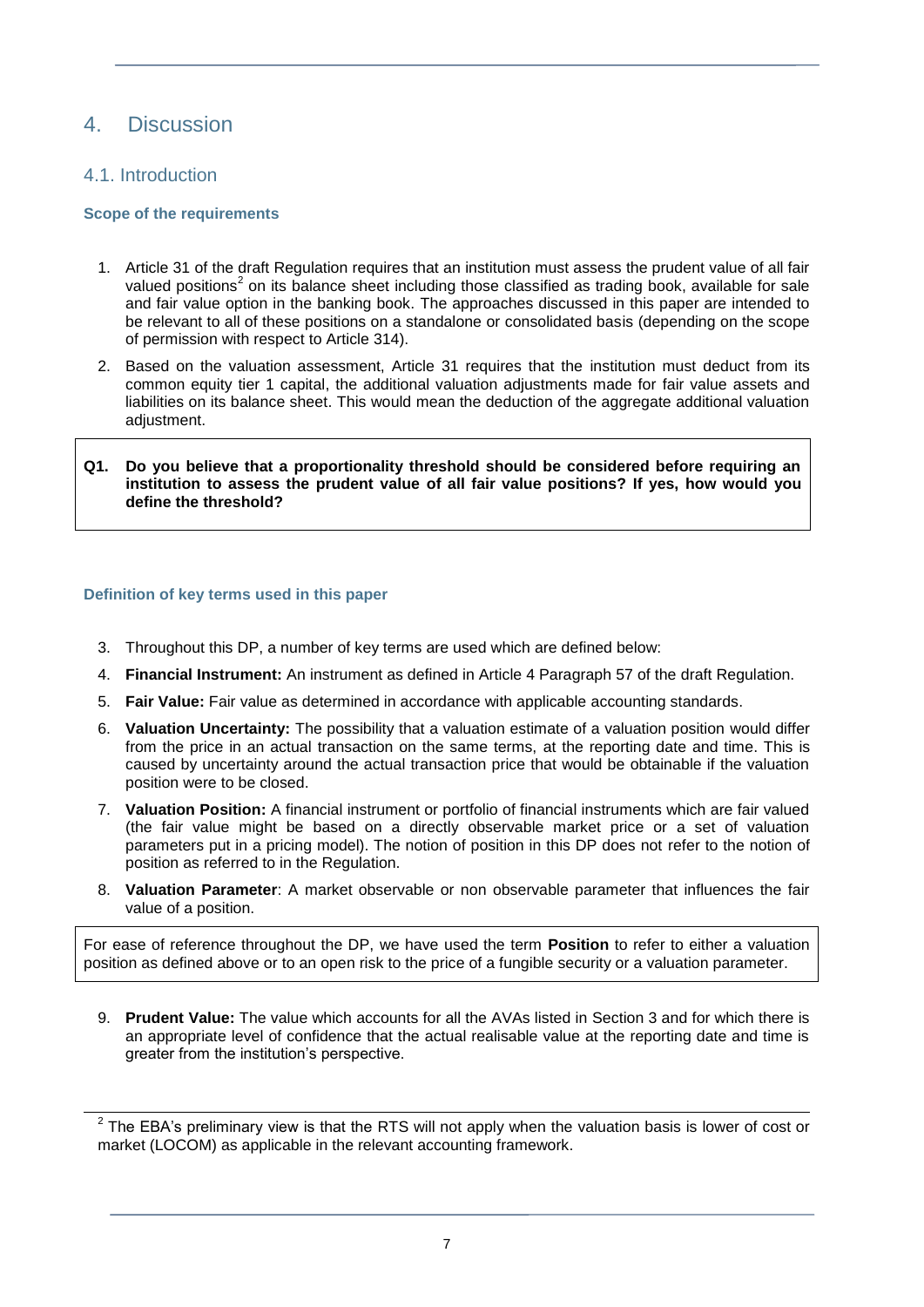- 10. **Additional Valuation Adjustment (AVA):** The difference between the fair value, as reported in the balance sheet including all fair value adjustments, and the prudent value. This difference should take account of all of the factors and risks potentially requiring additional valuation adjustments listed in Article 100 of the draft Regulation and described in more detail in Sections 3 and 4.
- 11. **Independent Price Verification (IPV):** The process by which the valuations of positions on the balance sheet are independently verified for accuracy.
- 12. **Confidence Level for Prudent Valuation:** The probability that an institution can exit a position without a loss against the current prudent value. The value associated with such a level of confidence should be determined based on relevant data, where available, or if not via a judgemental approach.

### 4.2 The minimum required valuation adjustments

- 13. Under Article 100 Paragraph 10 of the draft Regulation, a prudent valuation must include, at a minimum, AVAs for all of the following elements:
	- Unearned credit spreads;
	- Close-out costs;
	- Operational risks;
	- Market price uncertainty;
	- Early termination;
	- Investing and funding costs;
	- Future administrative costs; and
	- Model risk, when relevant.
- 14. Article 100 Paragraph 11 also requires institutions to consider AVAs for concentrated or illiquid positions.

### 4.3 Process to calculate AVAs

- 15. The starting point for the assessment of prudent value is fair value. Fair-valued positions should be revalued daily. They should also, where possible, be marked directly to a market in the exact same instrument rather than marked to a model based on inputs from the prices of other instruments. Where an institution does mark to model, it should maximise the use of relevant observable inputs and minimise the use of unobservable inputs. Article 100 requires that all of these fair-valued positions should be re-assessed from a prudent view point and AVAs calculated.
- 16. The exit price of a position, on which the prudent value should be based, is the value that could be obtained in an arm's-length transaction with a willing counterparty. This should include all factors that a market participant who does not hold that position would take into account, for example, Front Office (FO) pricing adjustments for funding or regulatory capital costs. The EBA considers that the assumed period over which the exit should be achieved does not need to be instantaneous. The prudent value should reflect exit prices at which the institution can transact within the time horizon for capital purposes.
- **Q2. Do you agree that the exit price used as the basis of prudent value does not necessarily need to be based on an instantaneous sale? If yes, provide argument to support your view.**
- **Q3. Should a specific time horizon for exit be set when assessing the prudent valuation? If so, how the time horizon should be set (e.g. the same time horizon for calculating Value-at-Risk (VaR), Credit Risk Capital Requirements, etc.), what should it be and how would it feed into the calculating of AVAs?**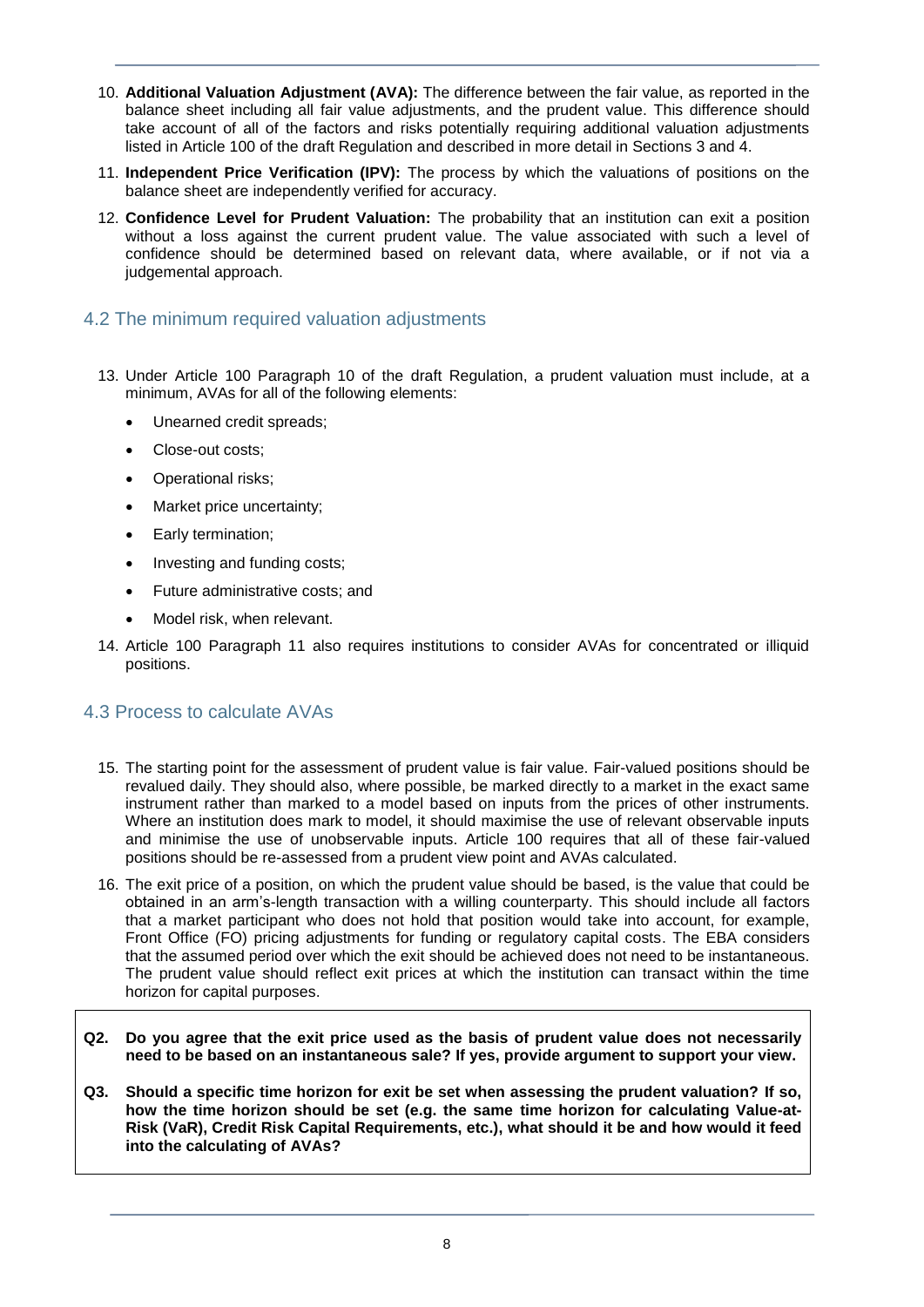- 17. Institutions should consider all of the elements set out in Section 3 when they determine an AVA. The AVA should be calculated to achieve an appropriate level of confidence that the actual realisable value at the reporting date and time is greater from the institution's perspective. The EBA's preliminary view is that an explicit confidence level should be defined and that an appropriate confidence level would be 95%<sup>3</sup>. For positions where there is extensive independent and reliable data available, institutions should be able to use a statistical approach to calculate the value with a 95% level of confidence, while for other positions where there is less independent and reliable data available, the 95% level of confidence would be used as guidance for a more judgemental approach. To the extent that all the AVAs listed in Article 100 are not reflected in available data used in this approach they should be considered separately.
- **Q4. Do you support the concept of a specified level of confidence to determine AVAs? If not, why? Are there any AVAs where the use of a specified level of confidence is not appropriate?**
- **Q5. If you support a specified level of confidence, do you support the use of a 95% level of confidence? What practical issues or inconsistencies with other parts of the CRR might arise when using this level of confidence?**
- **Q6. How prescriptive do you believe the RTS should be around the number of data points that are required to calculate a 95% level of confidence without any more judgemental approach being necessary?**
- **Q7. If you support a specified level of confidence, do you support the explicit allowance of using the level chosen as guidance for a more judgemental approach where data is lacking?**
	- 18. An institution may assume that a position does not require an AVA where the balance sheet valuation (the fair value) including adjustments can be shown to already be at a prudent level, i.e. there is 95% confidence that the realisable value is the same or greater than the fair value based on the methods, controls and data quality laid out elsewhere in this paper. As a minimum, this would require that all of the elements set out in this section have been considered in the fair value calculation. The institution could justify this result in two ways.
		- The institution could demonstrate that the level of valuation uncertainty is not material. To achieve this, an institution would need to show that there is strong evidence of actual trades or readily-tradable quotes at the balance sheet date and time (meaning this could only be applied to very liquid positions) for sizes of trade that indicate the position could be closed in its entirety at the fair value on the balance sheet. Institutions should have policies and controls in place to identify positions where no AVAs are required.
		- The institution could show that, while material valuation uncertainty does exist, the balance sheet value is already at a 95% level of confidence or greater. Since this justification would be likely to be used in circumstances where there is limited evidence to support the valuation, evidence of significant prudence would be required (e.g. 100% provisioning).

 $\overline{\phantom{a}}$  $3$  Throughout the rest of this DP, 95% is used when discussing the confidence level for prudent valuation.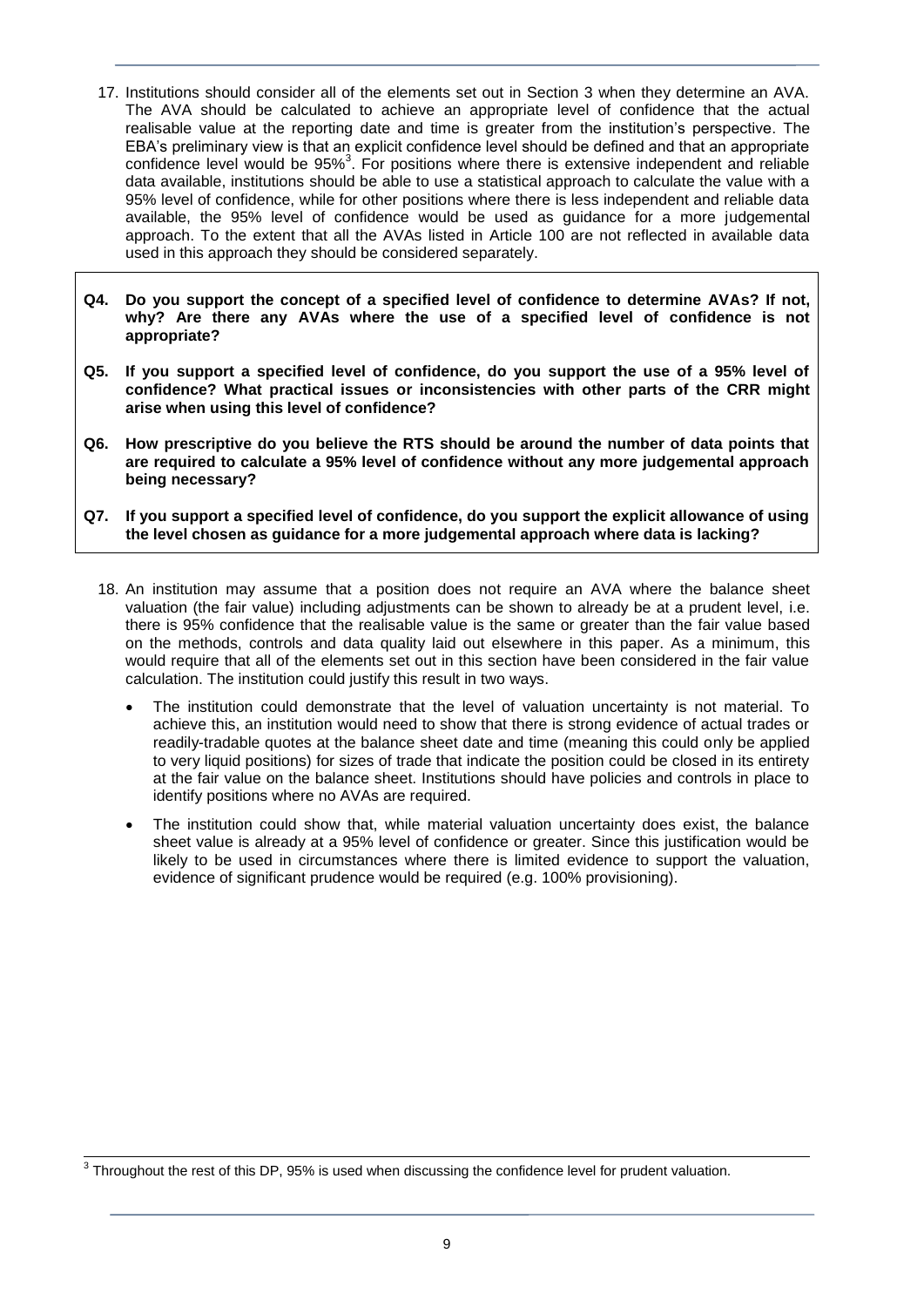

10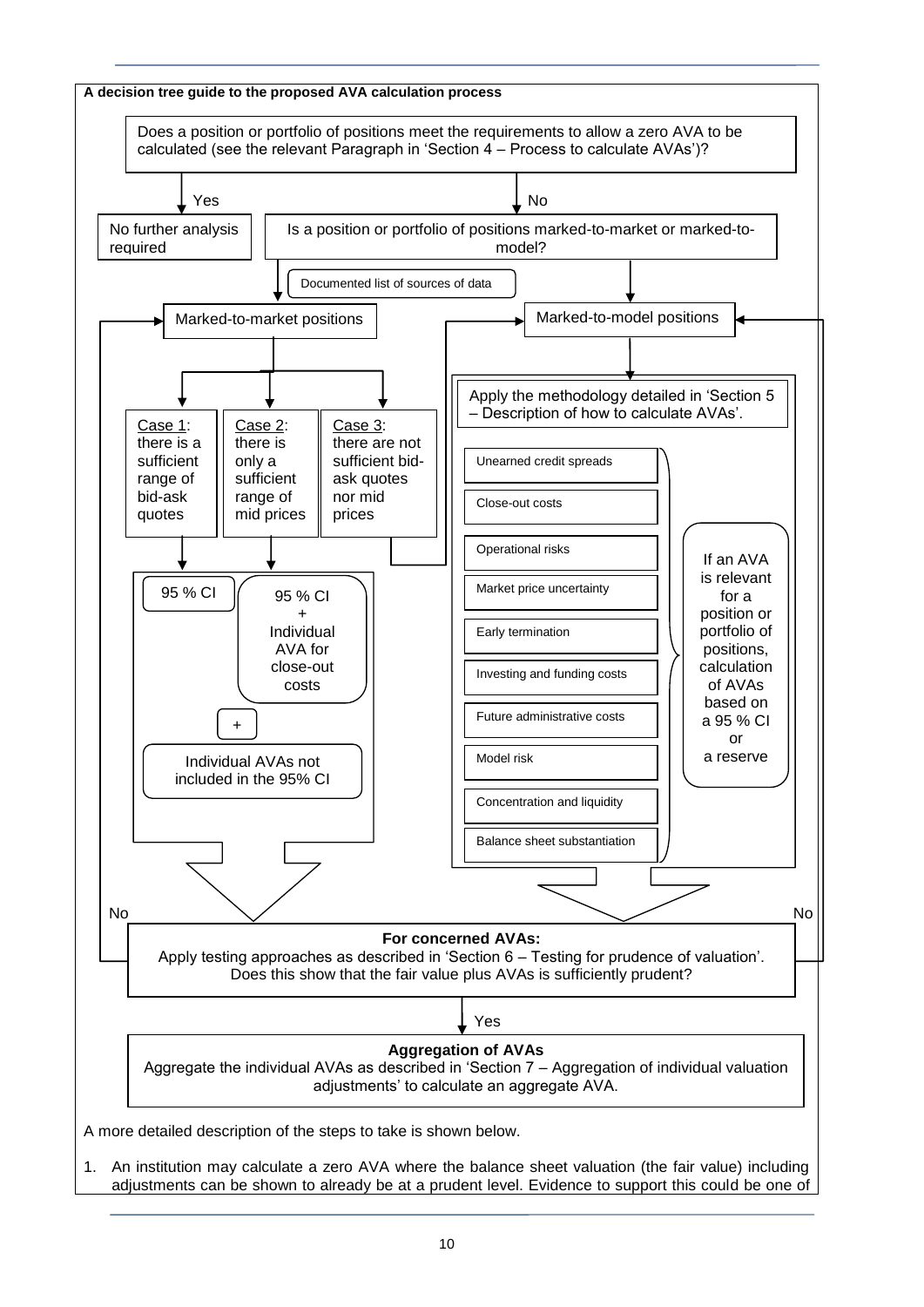#### two types:

- i) There is strong evidence of actual trades or readily-tradable quotes at the balance sheet date and time for sizes of trade that indicate the position could be closed in its entirety at the fair value on the balance sheet.
- ii) The balance sheet valuation is already suitably prudent. Where there is little evidence to support the price level, incontrovertible evidence would be required to show that this is the case (for instance 100% provisioning).
- 2. If a zero AVA is not appropriate, institutions should analyse the need for AVAs by considering separately marked-to-market positions on the one hand, and marked-to-model positions on the other. In all cases, if AVAs, wholly or partially, are already accounted for in the fair value, institutions may offset them against the AVAs calculated in this regulatory standard.
- 3. A marked-to-market position is defined here as being one that is in a standardised product with a price quoted that is relevant to that exact instrument such as a fungible security or exchange-traded derivative. It does not include OTC derivatives as these will be traded on individual maturities, strikes or other terms which will not generally be the same as the terms of the standard trade quoted for on a later reporting date.
- 4. When considering marked-to-market positions, institutions should use a full range of reliable data sources, including but not limited to:
	- i) Exchange prices in a liquid market.
	- ii) Recent trades in the exact same or very similar instrument, either from the institution's own records or, where available, trades from across the market.
	- iii) Tradable quotes from brokers and other market participants.
	- iv) Consensus service, where judged to be of sufficient quality (i.e. with sufficient contributors and not representing a one-way or highly illiquid market).
	- v) Indicative broker quotes.
	- vi) Counterparty collateral valuations.
- 5. In all cases, the source will need to be analysed to gain assurance that it is of high enough quality to be relied on. The order is of generally decreasing reliability but should not be taken as a strict hierarchy as different sources will be of varying quality for different markets and instruments.
- 6. Three cases should be considered when determining AVAs for marked-to-market positions, based on the available sources of data:

Case 1: there is a sufficient range of bid-ask quotes to determine the range of plausible values. Case 2: there is only a sufficient range of mid prices to determine the range of plausible values. Case 3: there is not a sufficient range of bid-ask quotes nor of mid prices to determine the range of plausible values. In this case, AVAs should be determined based on the methodology developed for marked-to-model positions.

- 7. For the first two cases described above, a single AVA will be determined based on the calculation of a 95% level of confidence of the plausible range of values. In the second case, an AVA for close-out costs shall also be included in addition to the one determined based on the 95% level of confidence.
- 8. Institutions should also consider the necessity to calculate other separate individual AVAs if the use of a 95% confidence level of a range of plausible values does not include all required AVAs (e.g. for concentrated positions or future administrative costs). In all cases of additional AVAs, the requirement to use a 95% level of confidence as guidance as to how prudently to calculate the AVA remains, even where there is not enough evidence to produce a range of plausible values sufficient to calculate the 95% confidence level statistically.
- 9. Institutions should document the justification for which AVAs are included in the calculation of the 95% level of confidence and which ones require a separate calculation.
- 10. Examples of the use of this decision tree for marked-to-market positions can be found in Annex 4.
- 11. When considering marked-to-model positions, institutions should determine an amount for each listed AVA as defined in Section 5 based either on a 95% level of confidence of a plausible range of values or estimating the level for which there is approximately 95% confidence, depending on the AVA.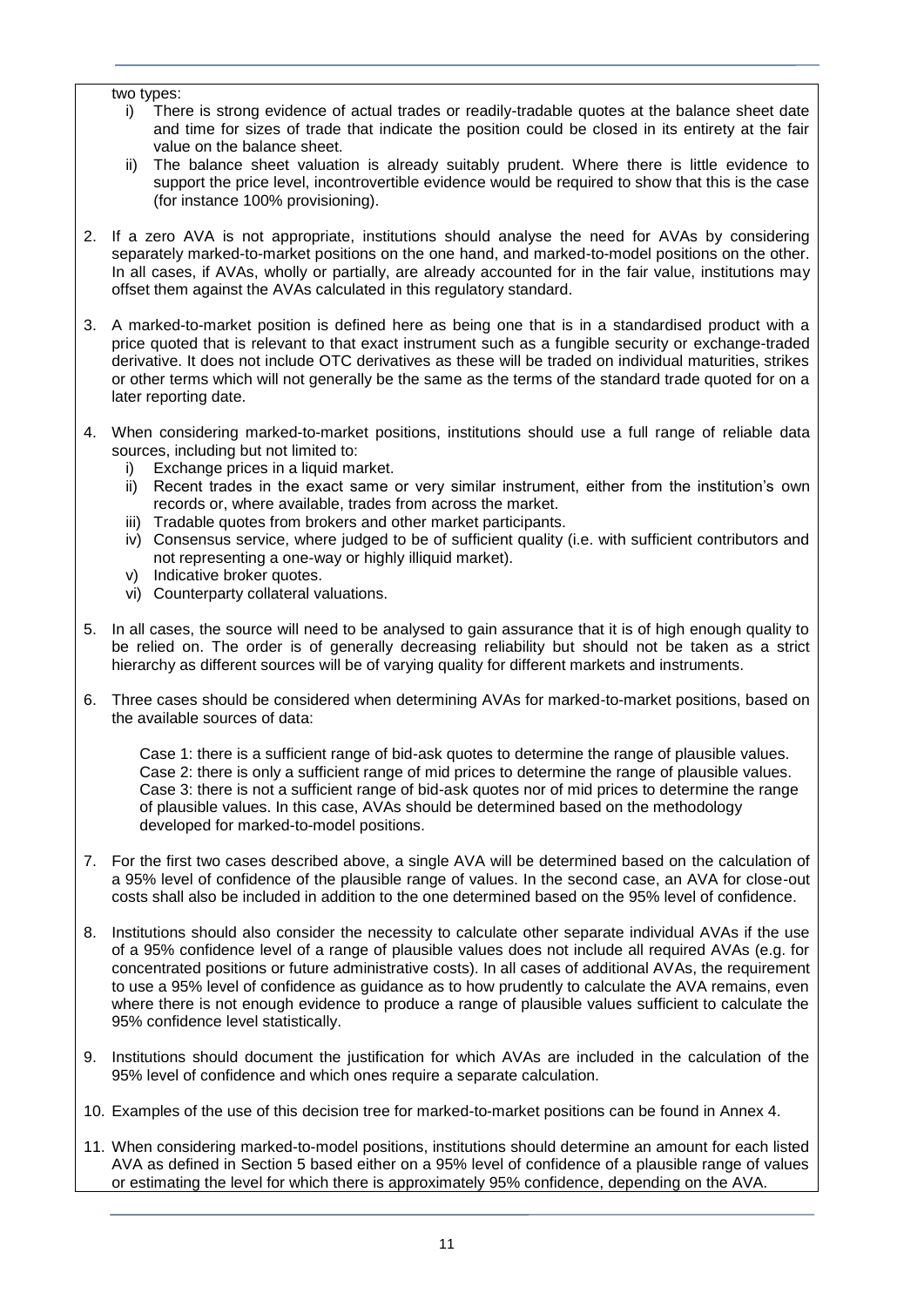- 12. Institutions should document the justification for which method is used and provide evidence that the AVA is likely to be at the 95% level of confidence, including for AVAs where there is no observable range of plausible values that would enable this to be calculated statistically.
- 13. When determining a range of plausible values for the purpose of calculating an individual AVA or group of AVAs, institutions should first use the sources of data listed in the methodology developed for marked-to-market positions. Where there is insufficient observable data to determine the range for all inputs to the valuation of a position, institutions should use alternative methods or sources of data, including the following non-exhaustive list:
	- i) Look for proxies to other instruments for which sufficient data is available. An additional level of uncertainty would need to be assumed in the instrument being tested however as a liquid instrument is being used to estimate valuation uncertainty for an illiquid one.
	- ii) Analyse historical volatility in the value of the instrument may help to provide some bounds around the current valuation uncertainty.
	- iii) Use appropriately prudent shifts to price inputs or model choices.
	- iv) Use natural bounds to valuation (e.g. the most expensive co-terminal European swaption as a lower bound for a Bermudan swaption).
- 14. Examples of the use of this decision tree for marked-to-model positions can be found in Annex 4.
- 15. After an institution has calculated the AVAs required for both the marked-to-market and the markedto-model positions, it should test them as described in Section 6. In particular, ongoing analysis of trading activity should be undertaken to ensure that the valuation, including AVAs, is not greater than actual trade prices achieved.
- 16. Except in a case where an institution has obtained valuation evidence for a whole portfolio, there are likely to be many individual AVAs at a position level. These should be aggregated using an appropriate aggregation approach as described in Section 7 and the aggregated AVA deducted from common equity tier 1 capital.
- **Q8. Should any additional possible sources of market prices be listed in the RTS?**
- **Q9. Should more description be included of how to use the various sources of market prices to obtain a range of plausible prices?**
- **Q10. Should the RTS be more prescriptive on how to use the various alternative methods or sources of data to obtain a range of plausible prices where there is insufficient observable data to determine the range by direct statistical methods? If so how?**
	- 19. For each fair valued position where an AVA is determined to be required, the EBA's preliminary views on the appropriate methodology considerations for the required elements to be considered when calculating AVAs are set out below.
	- 20. While an institution should take all of the below factors that may require an AVA into account, it will sometimes not be necessary or possible to allocate the overall AVA exactly to each of the factors. For example, an institution might be able to obtain a cash bid price for the whole of a portfolio. Since the whole portfolio could be exited at this value, the price includes evidence for the total of all of the AVAs necessary to correct the portfolio valuation to a prudent level but provides no evidence as to how much of this relates to, for example, future administrative costs.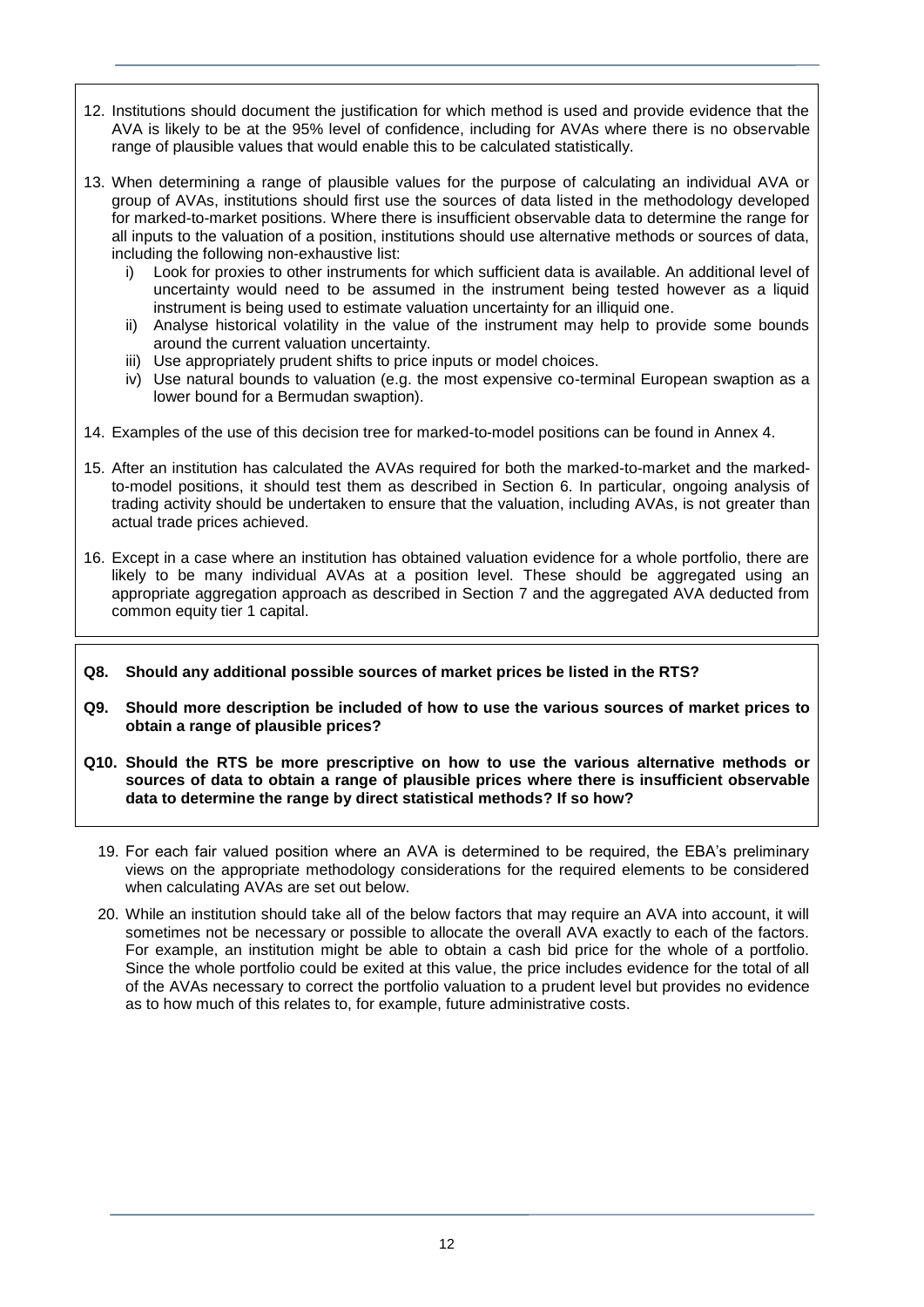### 4.4 Description of how to calculate AVAs

#### **Unearned credit spreads**

21. An institution should assess the uncertainty in its credit valuation adjustment (CVA) in a consistent way to an exotic derivative position considering model and parameter uncertainty. Any difference between the prudent assessment of the CVA and the fair value should be included as an AVA. Article 30 states that the DVA (the gain or loss on liabilities reported by the institution due to its own credit quality) should not be included in the calculation of own funds. Therefore, DVA does not need to be assessed for prudent valuation purposes.

#### **Close-out costs**

- 22. Uncertainty in the exit price of a position arises from uncertainty in the mid price of the position and from uncertainty in the bid offer spread. The impact of the bid offer spread on an institution's balance sheet value should be incorporated either by the use of a direct mark to exit price or through the use of a portfolio level bid offer adjustment that estimates the cost of neutralising the risk in the portfolio.
- 23. An institution should determine the uncertainty in the bid offer adjustment, for each position, considering both the market bid offer spread and, where relevant, the netting approach used in calculating a portfolio level bid offer adjustment. Where the bid offer adjustment calculation is based on net portfolio level risks an institution should select a methodology for the aggregation of risk exposures. This methodology should be consistent with, or demonstrably more prudent than, the most accurate hedging of the risk available using tradable instruments taking into account liquidity.
- 24. The exemption in Article 100 Paragraph 5 which allows institutions to use the mid price provided it can close out its positions at that level assumes there is always sufficient liquidity and client demand to take up the specific positions held by the institution at that price level. If this exemption is to be used when calculating the prudent value, the institution should provide evidence that this level of liquidity and client demand exists to a 95% level of confidence.
- 25. An institution should calculate AVAs for all position level bid offer uncertainties. This may be incorporated directly through the assessment of prudent exit prices at a position level or by separately determining a prudent mid value and combining this with a prudent bid offer spread.

#### **Operational risks**

26. An institution should make an estimate of the potential losses that may be incurred as a result of operational risks around the pricing and valuation processes which could cause an error at the balance sheet date. It is possible that there may be overlap with the operational risk capital charge, provided that this charge is assessed broadly enough. To the extent that this is not the case, any additional estimated losses should be included as an AVA.

#### **Market price uncertainty**

27. The fair values of financial instruments are represented as point estimates for the purpose of the financial statements. However, at the balance sheet date it is likely that there will be a range of plausible estimates for the valuation of many financial instruments. The choice of the point estimate used is influenced by a variety of factors, including different market data points and valuation methodologies. The range of plausible estimates will tend to widen for markets that are less liquid or lack transparency. Indicators for this will include instruments for which large exit P&L (the P&L realised relative to its pre-exit valuation when closing out a position) or large day 1 P&L (the P&L created by the difference between the trade price and the valuation at the end of the day when a new position is added to the institution's portfolio) is being observed, or markets where institutions are all positioned in one direction, where only very low levels of trading are observed or where daily pricing is difficult to obtain.

#### **Q11. Are there any other indicators of large market price uncertainty which should be included?**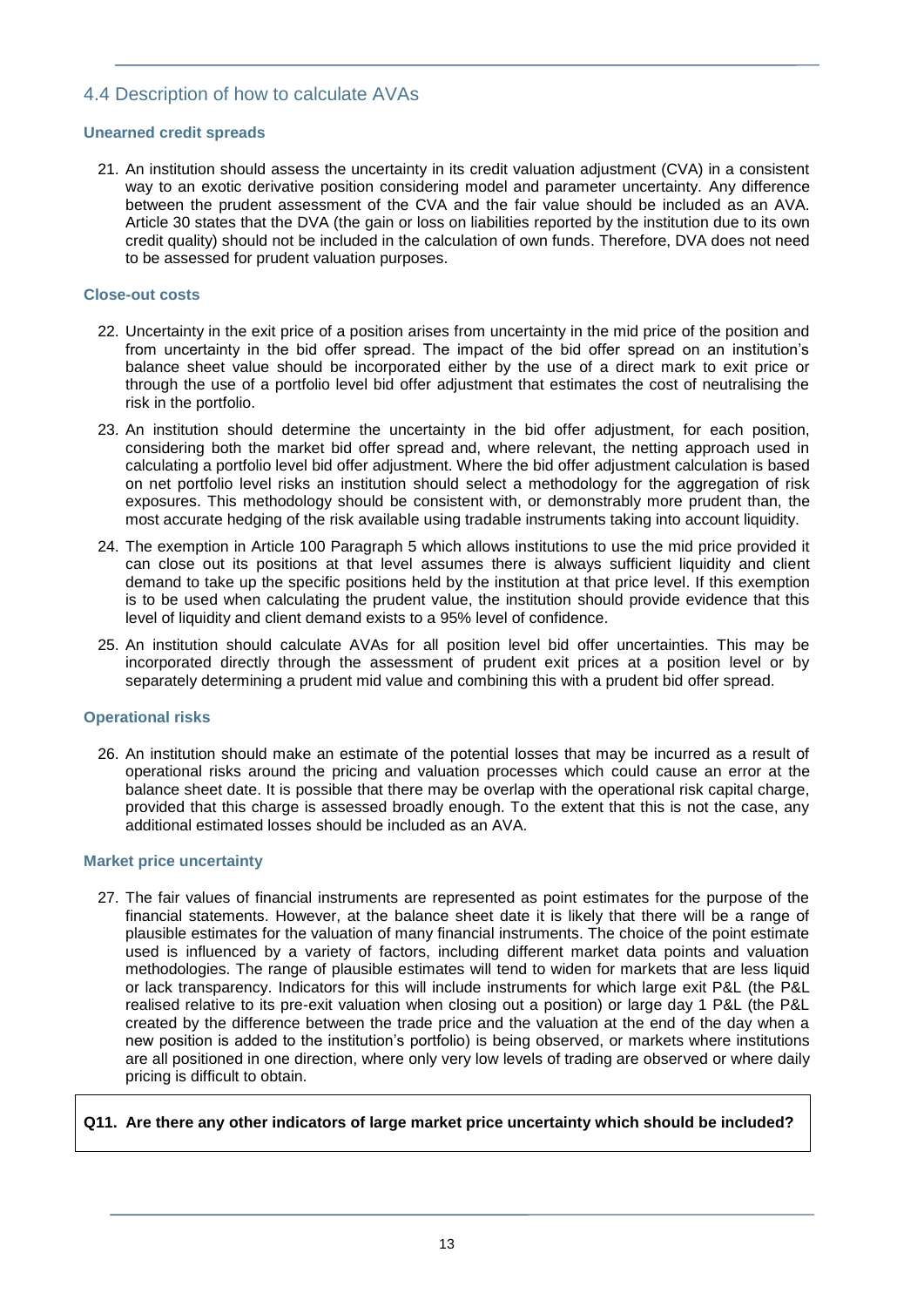- 28. Valuation uncertainty at the position level leads to a potential error in the fair value balance sheet. The position level should be clearly defined by the institution. When selecting a methodology to determine the appropriate level at which to net risk exposures across an institution or portfolio, an institution should apply an approach that is consistent with, or demonstrably more prudent than, the most accurate hedging of the risk available using tradable instruments taking into account liquidity. This netting approach is the same as that specified for close-out costs.
- 29. For each position measured at fair value, an institution should determine a range of plausible values to allow the prudent value to be determined to a 95% level of confidence. This should consider the uncertainty in the mid-price and in the bid-offer spread. Depending on the market data available these two elements may be captured together.
- 30. This range should preferably be obtained from analysis of a range of trades (either those traded by the institution itself or, where available, trades from across the market) or tradable quotes unless there is reason to believe this data is not relevant (e.g. the trades are very small relative to the size of the position held or the quotes are stale).
- 31. Where this is not obtainable, a consensus service that has been determined to be of good quality (i.e. with sufficient contributors and not representing a one-way or highly illiquid market) may be used. Other possible alternative sources of data are indicative broker quotes, counterparty collateral valuations, proxies, historic volatility or appropriately prudent shifts as an approximate estimate for the 95% level of confidence.
- 32. Institutions should aim to use as many sources as possible in their overall assessment of the level of uncertainty and not use an overly strict hierarchy that excludes analysis of other sources of data. Institutions should have policies and controls in place to identify instances where it is not appropriate to rely on each potential source.
- 33. Alternatively, where a natural limit exists to the downside valuation this may be taken as the prudent value.
- 34. An inactive market does not exempt an institution from being required to calculate a prudent value.
- 35. The calculation of the valuation uncertainty caused by the uncertainty in each valuation parameter should preferably be calculated by completing a full revaluation of the affected instruments using the same pricing model, systems and other valuation parameters as were used to value the instruments at the reporting date. However, where this is not possible and it can be shown that the difference is likely to be immaterial, a risk-based calculation may be allowed where the risk to the parameter calculated by the risk systems of the institution is multiplied by the difference between the prudent level of the parameter and the level used for the valuation at the reporting date.
- 36. When the prudent value is determined to be below the value held in the fair value accounts, the difference should be included as an AVA.

#### **Early termination**

37. An institution should make a prudent assessment of potential losses arising from non-contractual early terminations on client trades. This should combine an assessment of the percentage of client trades that are terminated early with an assessment of losses that arise from trading away from fair value for client relationship purposes. Where this assessment exceeds any adjustments held in the fair value accounts the difference should be included as an AVA.

#### **Investing and funding costs**

- 38. An institution should assess the uncertainty in its valuation framework for strongly-collateralised derivatives arising from methodologies that do not coincide with the market standard approaches for valuing them as reflected by the discounting calculations for collateral posting within typical clearing houses.
- 39. An institution should assess the costs and benefits of funding assets and liabilities for derivative positions which are not strongly-collateralised.
- 40. These assessments should be used to calculate a funding valuation adjustment to be incorporated into prudent value. In all cases, the valuation adjustment should be sufficient to cover the institution's funding costs and benefits over the contractual lifetime of the trade. Where this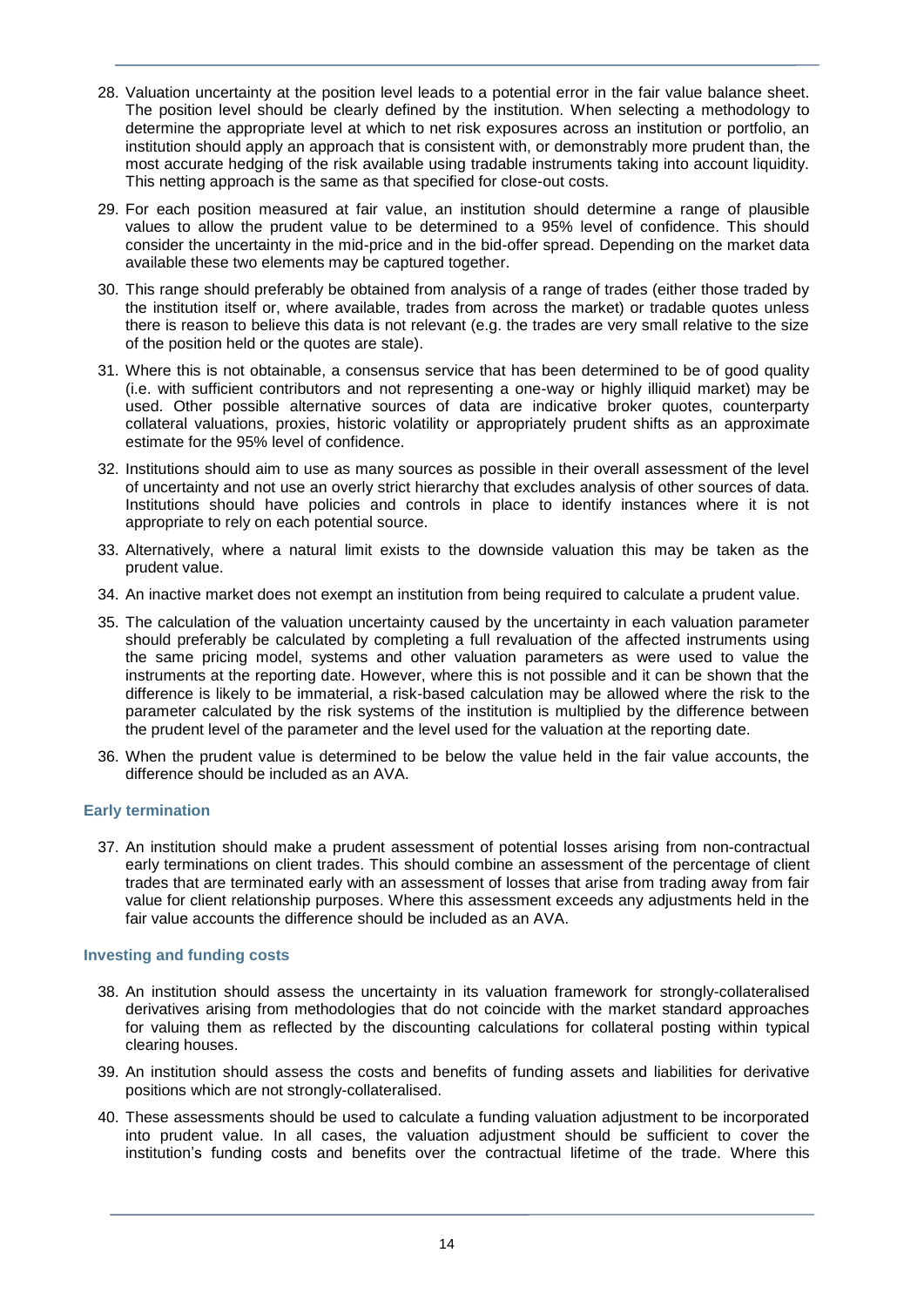adjustment exceeds any adjustments held in the fair value accounts the difference should be included as an AVA.

#### **Future administrative costs**

- 41. Where an institution calculates a close-out costs adjustment that is not based on the full exit of all positions (e.g. the adjustment is calculated for an OTC derivative portfolio using netted risk exposures) the institution should either calculate a full exit cost bid offer adjustment or a future administration cost adjustment for the purposes of prudent value. Where an institution elects to calculate a full exit cost the additional cost should be added to the AVA for close-out costs. Where an institution elects to calculate a future administration cost adjustment, and this is not included in the fair value accounts, it should be included as an AVA.
- 42. The institution should calculate the future administration cost adjustment taking into consideration the operational costs and future hedging costs over the expected life of the portfolio of positions for which a full exit cost is not applied. In this respect, an institution should make a prudent assessment of the expected life of the portfolio that is consistent with the calculation of future hedging costs.
- 43. Finally, the institution should include all the staffing and fixed costs that will be incurred in managing the portfolio when calculating a future administration cost adjustment but may allow a reasonable reduction in these costs as the size of the portfolio reduces.
- 44. In considering the above costs, any future costs that contribute to the future administration cost adjustment may be discounted using a rate which reasonably approximates the risk free rate.

#### **Model risk**

- 45. Institutions should include the impact of valuation model risk when assessing the prudent value of its balance sheet. Valuation model risk arises for a position where a range of different models or model calibrations are used by market participants and there is no clear market price for the specific product being valued. The higher the level of netting used when calculating valuation uncertainty at a position level, the more model risk is increased due to the level of interpolation or extrapolation used in pricing away from the positions that have been directly tested.
- 46. At a position level, where the prudent valuation uncertainty arising from model risk is greater than any fair value adjustments held for this purpose (excluding those held for model inadequacies which represent corrections to fair value where the valuation model is known to be wrong rather than uncertainty around the accuracy of the model) then the difference should be included as an AVA.
- 47. An institution's assessment of model risk should consider the diversity of modelling approaches in the market and the complexity of the product. Where possible an institution should quantify model risk by comparing the valuations produced from the full spectrum of modelling and calibration approaches.
- 48. Where quantification of model risk by model comparison is not possible an institution should establish a framework for scoring model risk with an associated uncertainty charging structure.
- 49. An institution's model risk framework should consider; product complexity, diversity of possible mathematical approaches, the degree to which the market is one way, and the risk profile of the portfolio.
- 50. Where an institution has calculated uncertainty for a given product with reference to output price data then it may seek to justify taking no further prudent value adjustment for model risk on that product.

#### **Concentration and liquidity**

- 51. An institution should assess the size of all fair value positions in relation to the liquidity of the market and its ability to trade in that market in order to establish a threshold beyond which a prudent concentration adjustment should be calculated. This assessment should take into account the average daily market volume and typical daily trading volume of the institution.
- 52. When an institution identifies a concentrated position, unless a market price is available for a position of its size, the EBA believes that a prudent exit period should be calculated and the prudent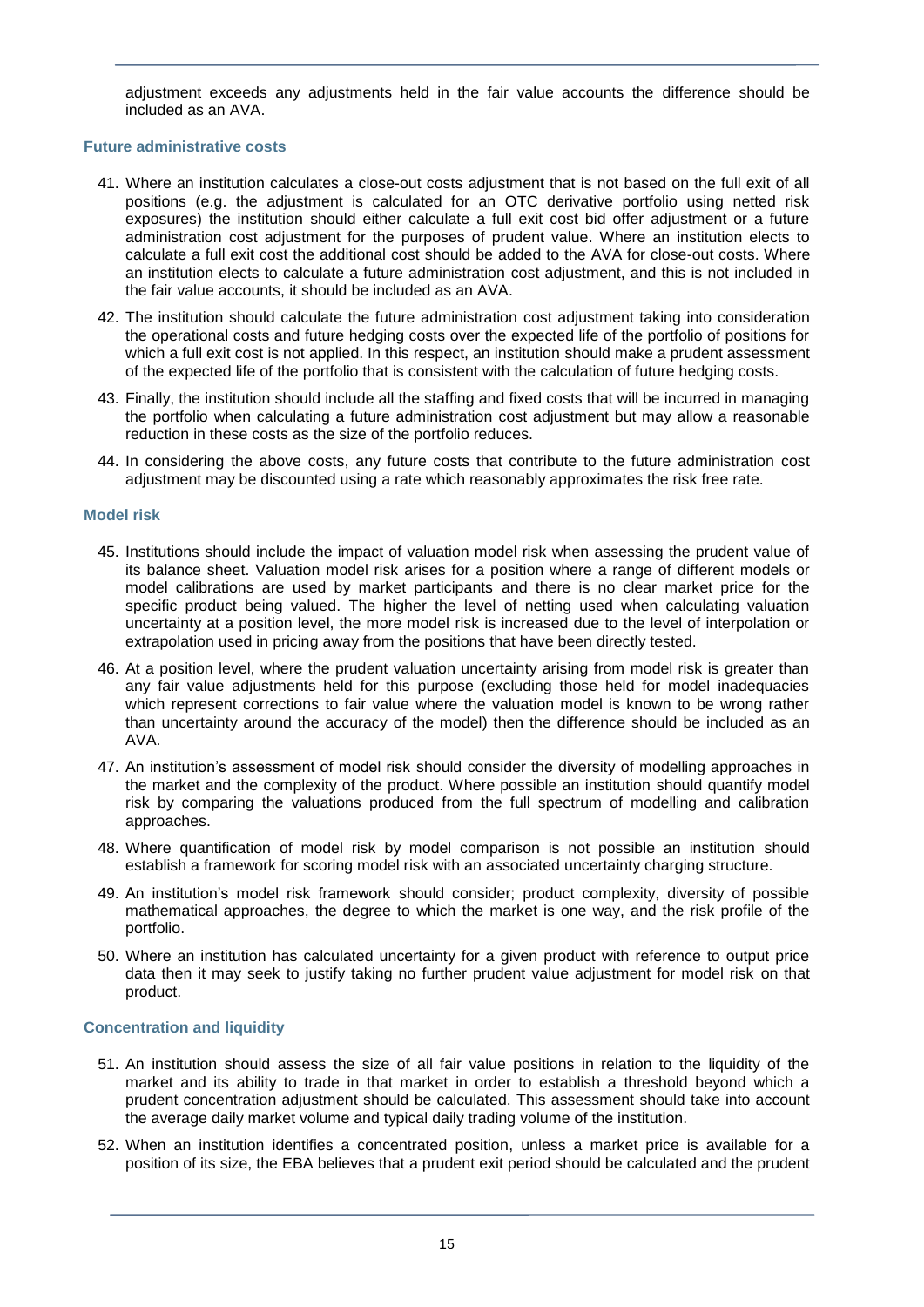concentration adjustment calculated should take into account the volatility of the price or parameter, the volatility of the bid offer spread and the impact of the exit strategy on the market.

53. At a position level an institution should then compare the level of its prudent concentration adjustment with that held in the fair value balance sheet and an AVA calculated for the difference.

#### **Balance sheet substantiation**

- 54. As part of its balance sheet controls, an institution should substantiate each of its balance sheet accounts by testing that the balances can be agreed to lists of all the relevant individual assets and liabilities of the institution and their valuations. Where this test fails or is not completed, the institution should make an assessment of the amount that could be gained or lost and the percentage probability of this gain or loss materialising. This probability should be based, where possible, on previous experience of similar situations. The probability assessed should be used to determine whether any potential loss should be included in the prudent value by calculating an AVA.
- **Q12. Do you believe the approaches set out above are appropriate for each of the adjustments listed in Article 100? If not, what approaches do you believe would be more relevant?**
- **Q13. Are there any other material causes of valuation uncertainty that the RTS should describe an approach for? Or are any of the adjustments listed above not material and should not be included?**

### 4.5 Testing for prudence of valuation

- 55. The aim of prudent valuation is to ensure that, to an appropriate level of confidence, an institution can realise a value for any position that is greater from the institution's perspective than the sum of the fair values of the instruments that form the position including any AVAs that the institution has made for this position.
- 56. To test that valuations achieve this aim, where a sufficient number of actual transactions are available that are valued using similar methods and parameters to the positions on the institution's book, the price of the instruments sold or acquired in these transactions can be compared to the change in the value of the position when the instruments are removed or added (this hypothetical change in value would be determined using the valuation parameters as they stood prior to the transaction). The comparison would provide information on whether the institution's prior valuation is in line with the prices that are observed in the market.
- 57. The testing approach outlined in Annex 1 puts such comparisons to systematic use. The example testing approach may be necessary but is not sufficient, for example due to its reliance on actual trades, too few of which may be available for the specific position being tested, and its use of valuations as at the end of the previous day to compare to trade prices during the day as well as the fact that the testing tool does not cover all AVAs. However, where there are actual transactions available to enable the use of the testing approach, the EBA proposes that an institution should use it.
- **Q14. Do you believe that the testing approach in Annex 2 represents a useful tool to test for prudence of valuation? If not, what weaknesses make it unsuitable?**
- **Q15. Do you believe that the RTS should be prescriptive with respect to validation techniques? If not, how do you believe that comparable levels of prudence should be ensured for the valuations across institutions? Are there other validation techniques that you believe should be detailed in the RTS?**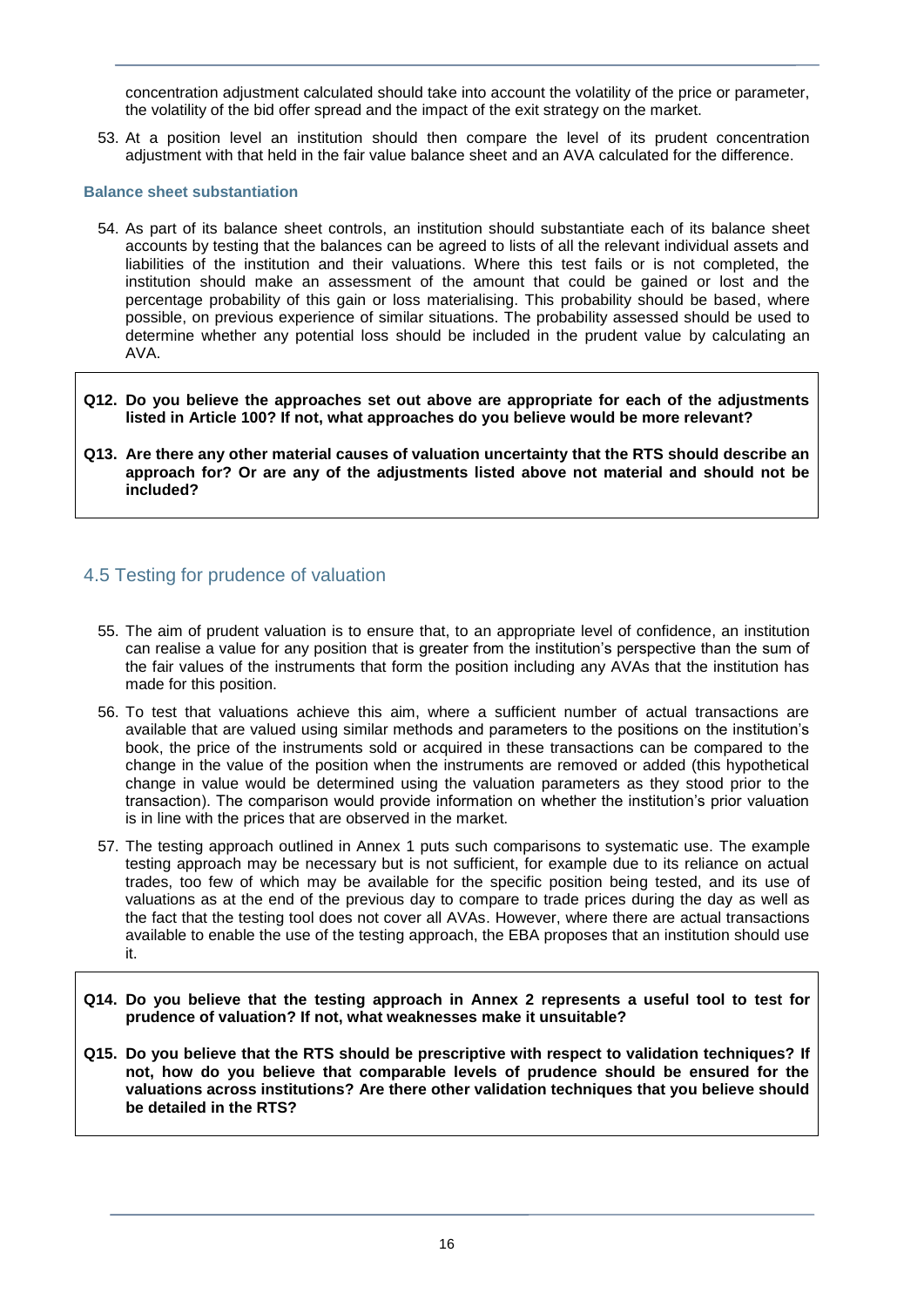### 4.6 Aggregation of valuation adjustments

58. The EBA's preliminary view is that, both at the individual position level and at the legal entity level, the prudent value may not be higher than the fair value including position-specific adjustments. Therefore, when the fair value of a position or the net value of the legal entity fair value balance sheet is lower than the prudent value obtained using the institution's standard approach, the prudent value should be set to the fair value.

**Q16. Do you support the concept that prudent value can never be greater than fair value including fair value adjustments at both the individual position and the legal entity level? If not, what would be the reason to justify your view?**

- 59. The EBA is currently discussing two approaches for aggregating position level AVAs:
	- Firstly, that the aggregation should use simple summation of all position level AVAs for prudence and simplicity.
	- Secondly, to allow a diversification benefit to be calculated. This approach raises several issues which are discussed in more detail in the following paragraphs.
- 60. The principle for simple summation is that fair values and AVAs are determined unilaterally by an institution on the basis of a few data points and usually no correlation observable between them. On the contrary, the principle of allowing for a diversification benefit is based on the theory that an institution with many small valuation uncertainties may face a very different total valuation uncertainty when compared to an institution with one large valuation uncertainty. As the correlations between the potential valuation errors at a position level are unobservable however, this would require a judgemental approach to the setting of any correlations used taking into account any factors that could give rise to increased correlation.
- **Q17. Would simple aggregation better reflect your assumptions and practices or would you support the availability of a diversification benefit within the aggregation of position-level AVAs? Please explain the reasons and justification why, providing any evidence available to support your arguments**
- **Q18. If you support the availability of diversification benefit, do you support creating a simplified standard approach, an example of which is shown in Annex 4? If you do, do you have alternative suggestions on how this standard approach should be specified? Are the suggested correlations in the example appropriate, if not what other values could be used?**
- **Q19. If you support the availability of diversification benefit, do you support allowing an in-house approach which should be subject to approval by the regulator, an example of which is shown in Annex 4?**
	- 61. If the aggregation approach used is not simple summation, any diversification benefit should in any case only apply to certain AVAs as some relate to uncertainty around the fair value of individual positions which could be positive or negative (and which would not all be expected to be at the bottom of the range of plausible values at the same time) while others relate to reserves that are required for particular reasons that are only negative.
		- Unearned credit spreads: AVAs for uncertainty in the level of the CVA should be included in the diversification calculation.
		- Close-out costs: AVAs for uncertainty in the level of the close-out costs adjustment should be included in the diversification calculation.
		- Operational risks: AVAs for additional operational risks should not be included in the diversification calculation.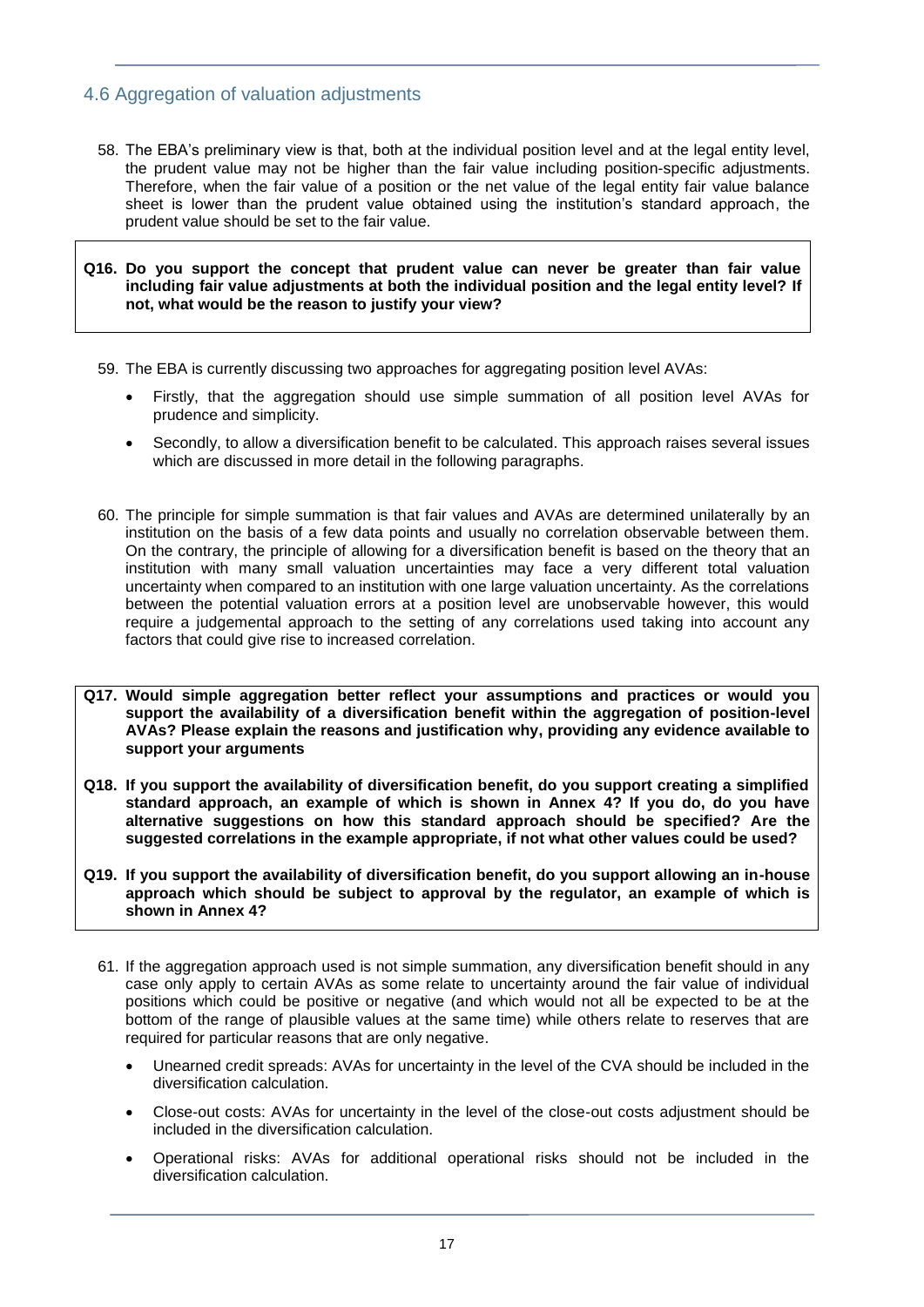- Market price uncertainty: AVAs for market price uncertainty should be included in the diversification calculation.
- Early termination: AVAs for early termination risk should not be included in the diversification calculation.
- Investing and funding costs: AVAs for expected investing and funding costs should not be included in the diversification calculation.
- Future administrative costs: AVAs for expected future administrative costs should not be included in the diversification calculation.
- Model risk: AVAs for uncertainty in valuations caused by model risk should be included in the diversification calculation.
- Concentration and liquidity: AVAs for concentrated positions should not be included in the diversification calculation.
- Balance sheet substantiation: AVAs for potential losses arising from balance sheet substantiation should not be included in the diversification calculation.

#### 4.7 Offsets to AVAs when calculating the adjustment to common equity tier 1 capital

- 62. As stated in the scope section of this paper, the draft Regulation requires that an institution should recalculate its common equity tier 1 capital using the aggregated prudent value of fair value assets and liabilities on its balance sheet.
- 63. Overlaps between the AVAs required by Article 31 and other Pillar 1 capital requirements may exist where the effect of summing the AVA and the incremental capital requirement resulting from a position would be excessive, however with the exception of operational risk the EBA believes this would only be the case in extreme circumstances.
- **Q20. Would you agree that offsets against AVAs for overlaps with other Pillar 1 capital requirements should not be permitted? If not, what offsets might be appropriate and under what conditions might they be allowed (e.g. individually assessed by the institution and agreed with the regulator rather than specified in the RTS)?**

### 4.8 Documentation, systems and controls requirements

64. The calculation of AVAs requires supporting documentation and systems and controls to ensure the process can be supervised and is performed in a robust manner. The EBA has collated its preliminary views on the required documentation, systems and controls and sets them out below for comments.

#### **Documentation**

65. When assessing the prudent value of a position, an institution should:

- Develop a Prudent Valuation Methodology document subject to appropriate regular review and sign-off by senior management.
- Define a range of methodologies for quantifying uncertainty for each fair value position making use of all relevant market data (e.g. traded levels, price quotes, consensus services and collateral valuations).
- Document a hierarchy to determine the preferred methodology for the calculation of uncertainty for each asset class, product or position.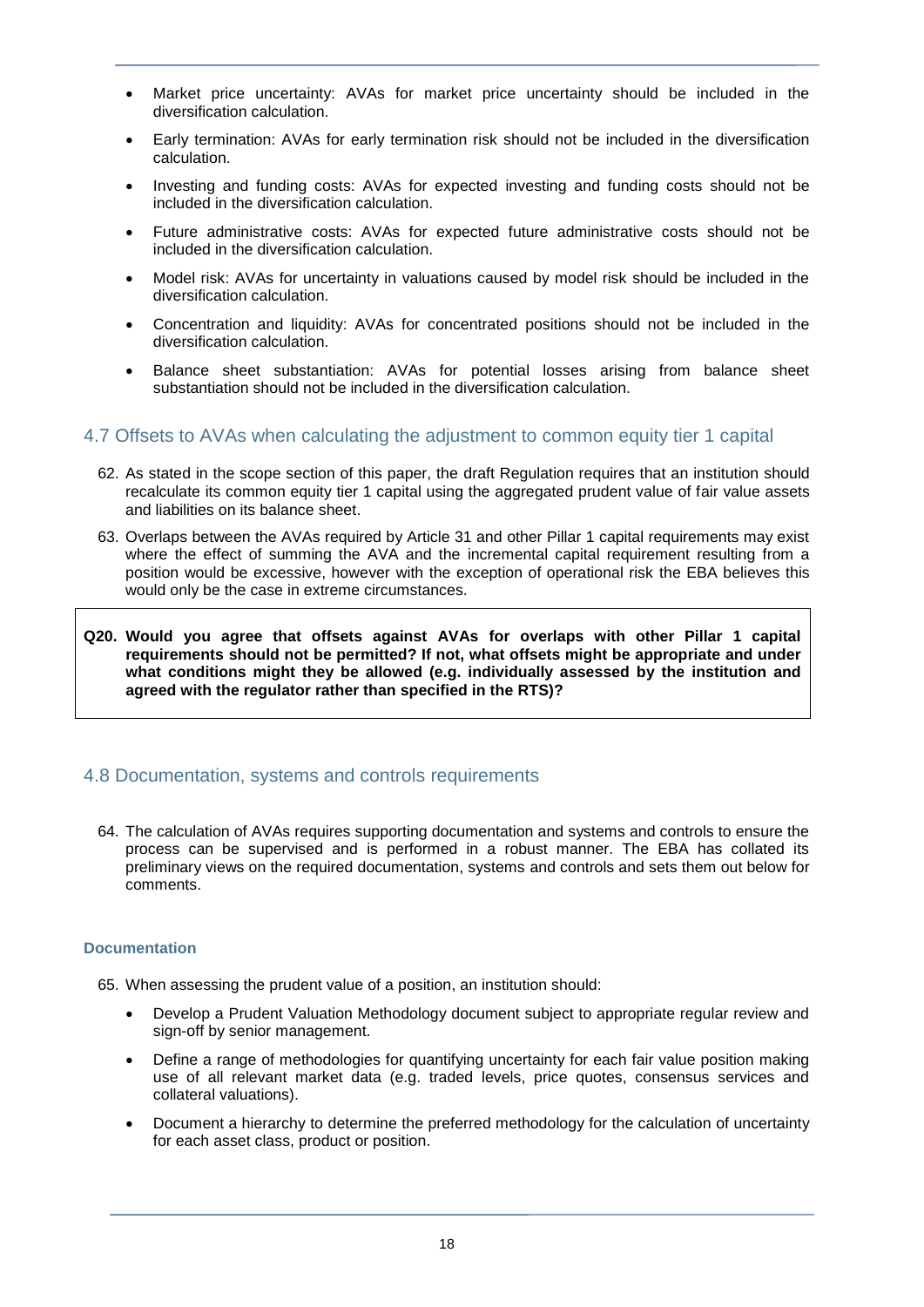- Establish a clear link between the fair value methodology (including fair value adjustments), the quality of the IPV and the level of uncertainty.
- Clearly define the circumstances required to justify "zero uncertainty".
- Define procedures to identify when an active market has become an inactive one as this will affect the quality, transparency and reliability of market data.
- Define the holding period to be used when determining the possible exit cost. In particular, for the downside risk to the valuation, this should be a short-term period and should not take into account any opinion of the institution that the only prices available at the balance sheet date are unrealistic and purely distressed so that the institution would never sell at those prices.
- Provide sufficient information to allow management to understand the source of valuation uncertainty on the balance sheet.
- Keep sufficient records such that, for any figure in the uncertainty calculations, the reasoning and calculations at a position level can be efficiently drilled down to and analysed.
- Analyse the relationship between valuation uncertainty and gross IPV variances.

#### **Systems and controls**

- 66. When valuing the positions on the balance sheet, there are a number of controls around the valuation process that should be in place.
- 67. The responsibilities for governance structures applicable to all financial instruments measured at fair value should include:
	- Ongoing review of significant valuation model performance for issues escalated for resolution and all significant changes to valuation policies.
	- Ensuring adequate resources are devoted to the valuation process.
	- Articulating the institution's tolerance for exposures subject to valuation uncertainty and monitoring compliance with the board's overall policy settings at an aggregate institution-wide level.
	- Ensuring the independence in the valuation process between risk taking and control units.
	- Ensuring the appropriate internal and external audit coverage of fair valuations and related processes and controls.
- 68. The controls and procedures around valuations should:
	- Include well documented policies for all significant valuation methodologies, which would be approved by senior management and reported to the board as frequently as necessary and at least annually.
	- Detail the range of acceptable practices for the initial pricing, marking-to-market/model, valuation adjustments, observability and reliability of inputs, and periodic independent revaluation depending on the nature of the financial instruments and sources of independent prices.
	- Establish the information feeds and thresholds for determining when there is a presumptive case for challenging the valuation model.
	- Be applied consistently across similar positions and across business lines and be subject to internal audit review with the resources and expertise required to identify and provide an effective review of practices.
	- Include IPV for which the unit responsible sources prices independently of the relevant trading desk.
	- Include new product approval processes which include all internal stakeholders relevant to risk measurement, risk control, financial reporting and the assignment and verification of valuations of financial instruments and which are supported by a transparent, well-documented inventory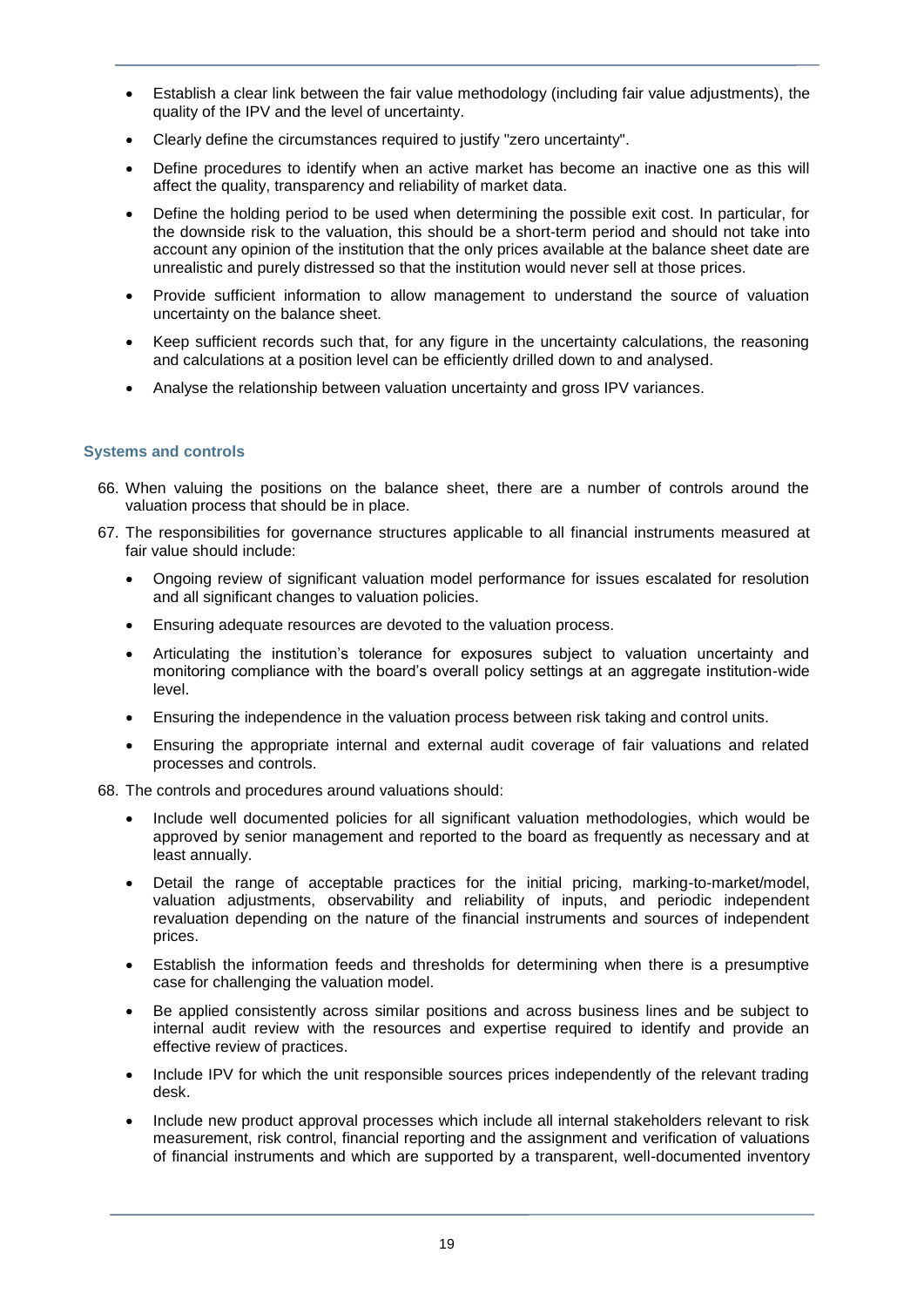of acceptable valuation methodologies that are specific and relevant to products and businesses.

- 69. Key characteristics which indicate a sound process for valuation methodology design and validation include:
	- Rigorous validation, independent from the design and risk-taking functions. This should include sensitivity analyses performed to assess the impact of variations in model parameters on fair value, including under stress conditions and benchmarking of the valuation result with the observed market price at the time of valuation or with an independent benchmark model.
	- Integrated control processes. An institution should have explicit links between the results of the IPV process or indicators of performance of positions such as profit and loss attribution and the review process of models. Whenever possible, these links should be expressed in terms of explicit quantitative thresholds, the crossing of which should trigger a review of the valuation model and/or valuation procedure.
	- Sufficiently resourced internal and external audit programmes which devote considerable resources to reviewing the control environment, the availability and reliability of information or evidence used in the valuation process, and the reliability of estimated fair values, including IPV processes and testing valuations of significant transactions.
- 70. An institution should have adequate capacity, including during periods of stress, to establish and verify valuations for instruments in which it engages. The institution should also test and review the performance of its valuation models under possible stress conditions, so that it understands the limitations of the models under such conditions. Institution valuation methodologies are expected to not place undue reliance on a single information source (e.g. external ratings) especially when valuing complex or illiquid products. Processes should emphasise the importance of assessing fair value using a diversity of approaches and having in place a range of mechanisms to cross-check valuations.
- 71. Senior management should ensure that appropriate control policies and practices are in place as regards classification and any subsequent reclassification of financial instruments and that those policies are applied consistently over time and within a group.
- 72. Valuation adjustments should be initially authorised and monitored subsequently by an independent control group.
- 73. Outside of actual transactions, uncertainty about the current value of a financial instrument should be viewed as an inherent characteristic of the valuation process. Institution valuation and risk measurement systems should systematically recognise and account for valuation uncertainty. In particular, valuation processes and methodologies should produce an explicit assessment of uncertainty related to the assignment of value for all instruments or portfolios. Assessments of all material valuation uncertainty should be included in the information communicated to the board and senior management.
- 74. If an institution exhibits significant weaknesses in its risk management policies, systems and controls related to valuations relative to the standards set out above, the EBA's view is that competent authorities should be allowed to require additional adjustments to Tier 1 capital to reflect those control weaknesses.

**Q21. Do you believe the above requirements are appropriate? If not, what other requirements could be necessary and what requirements stated above are considered not to be relevant?**

### 4.9 Reporting requirements

75. The purpose of the RTS required by draft Article 100 is to promote a level playing field in Europe in the application of the prudent valuation requirements. Article 100 Paragraph 2 requires institutions to have systems and controls sufficient to provide prudent valuation estimates. These should include internal reporting as detailed in Section 6 above. In order to aid reviews of consistency of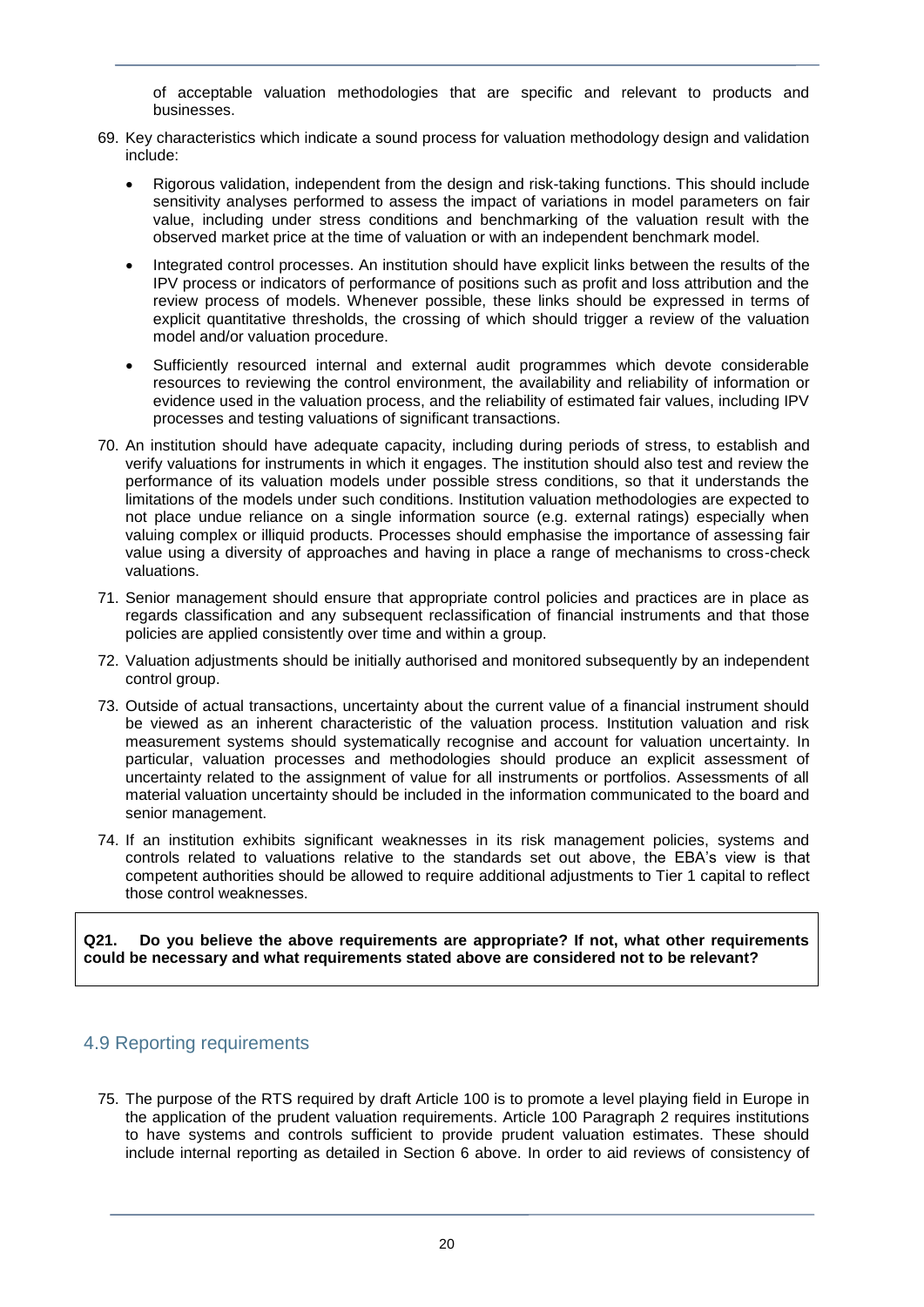implementation, and therefore promote a level playing field, the EBA believes that there would be significant benefit in requiring institutions to produce these reports in a consistent format.

- 76. The EBA is therefore considering proposing a common reporting form for prudent valuation.
- **Q22. What would be the sources of costs and benefits of requiring (a) the implementation of a unique AVA methodology and (b) a consistent format for reporting AVA? Do you agree that the benefits of such requirements outweigh the costs associated with them?**
- **Q23. If you agree with a reporting form being introduced, could you please provide a suggested template?**
	- 77. In addition to any formal return, the EBA would expect that more detailed analysis of how AVAs have been calculated should be made available to competent authorities for their review. This detailed analysis could include, for example, details of concentrated positions or model risk assessments along with granular breakdowns of uncertainty per portfolio, product or position. Details of how the aggregation is calculated within an asset class and the diversification benefit gained would be required along with other details as required by the competent authority to understand the valuation uncertainty at that institution or in the market as a whole.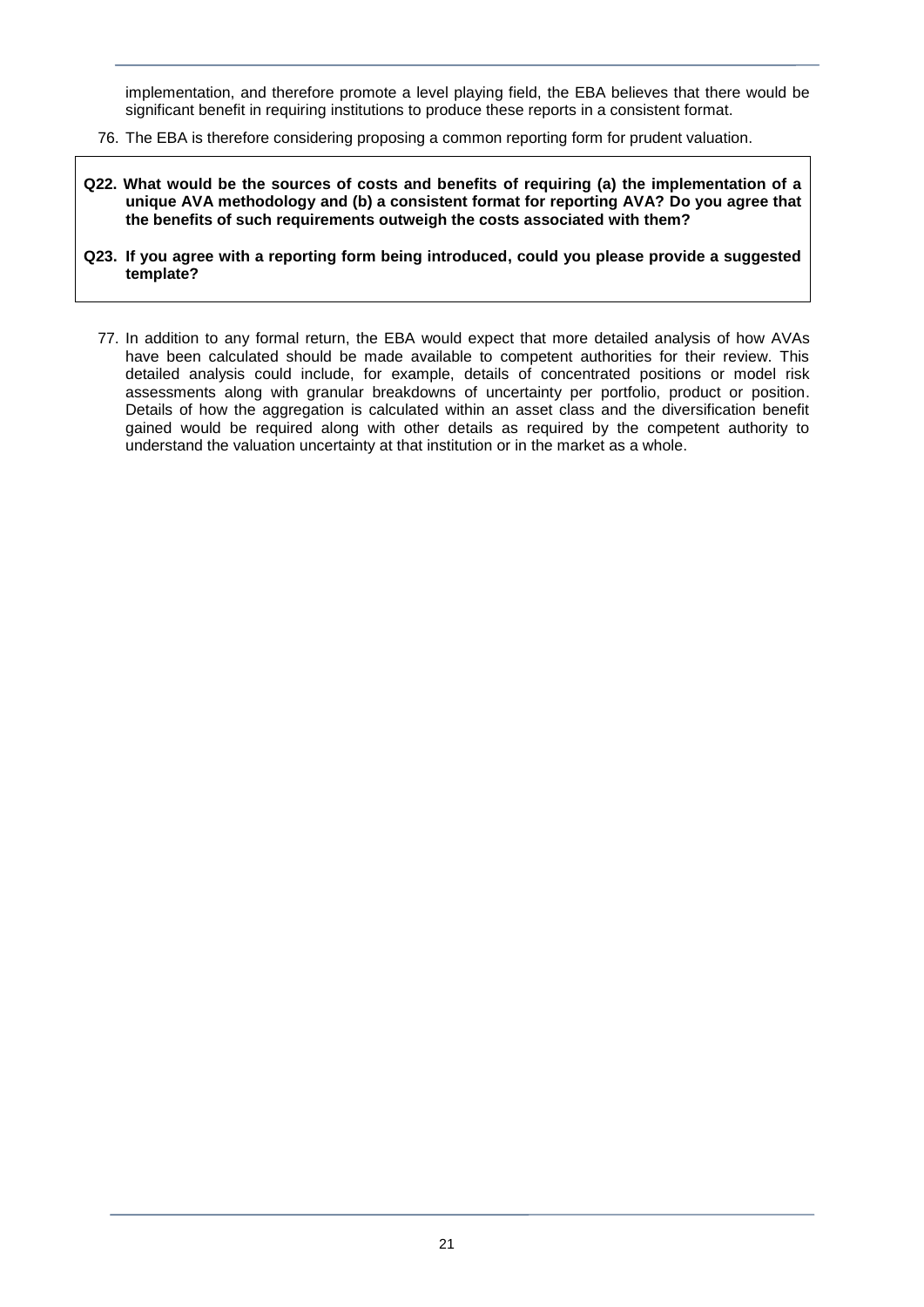# .Annex 1: A tool for testing the prudence of valuation

The box below represents a tool for testing the prudence of valuation.

**Valuation System**: All of the information, pricing models (where applicable) and IT systems that an institution uses to determine the fair value for a set of positions and the applicable AVAs.

#### **Validation of AVAs**

A very useful source of data on the prudence of valuations is actual trades entered into by the institution. Article 100 Paragraph 7g of the Regulation requires an institution to compare "actual close out values to model outputs" in the context of testing model performance for positions which are marked-to-model but the comparison of actual trade prices to fair values, adjusted for AVAs where necessary, should be completed for all positions. Note that the tool described in this section is purely a testing tool. It is not designed to assist institutions with the determination of the individual valuation adjustments that the institution may have to make according Articles 31 and 100 of the Regulation in conjunction with this regulatory technical standard.

For this testing the institution must follow the following steps:

- a. It must identify any AVAs that are not generally reflected in actual close out values (e.g. AVAs for concentration risk, operational risk and future administrative costs). These must be removed from the comparison.
- b. It must decompose its portfolio of fair-valued positions into 'valuation sets', i.e. sets of positions that are part of the same valuation system.
- c. For each valuation set the institution must perform the testing as described in figure 1 below.
- d. When the results of the testing suggest that the institution takes insufficient AVAs for a valuation set, the institution must reconsider its AVAs in light of these results and increase the AVAs for this valuation set as necessary.

Step a: For this validation process the institution must analyse the standards that it applies for the determination of its fair values (as confirmed by the auditor) and its AVAs. It must perform this analysis separately for each valuation system. For certain items it will find that these will not generally be reflected in actual close out values. These may include AVAs for concentration risk, operational risk, and future administrative cost. Such AVAs must be removed before the testing as described in Figure 1 because this testing tool will not identify any shortcomings for such AVAs. The testing tool described in this annex is not suitable for the testing of these AVAs and they must therefore be checked separately. For this check, formal statistical tools are currently not at hand.

Step b: For some sets of instruments actual close out values are observed much more frequently than for others. For example, bonds issued by large corporates may trade much more frequently than, say, corporate bonds issued by small or medium sized enterprises (SME bonds). The wealth of information that is available for bonds issued by large corporates is however probably of little relevance for the testing of the institution's valuations of its SME bonds. Therefore the institution must perform separate tests for each valuation system. Accordingly step b. requires the institution to decompose its portfolio of fair-valued positions into separate valuation sets.

Step c: Figure 1 outlines the testing approach:

Figure 1 Validation of model output for a valuation system

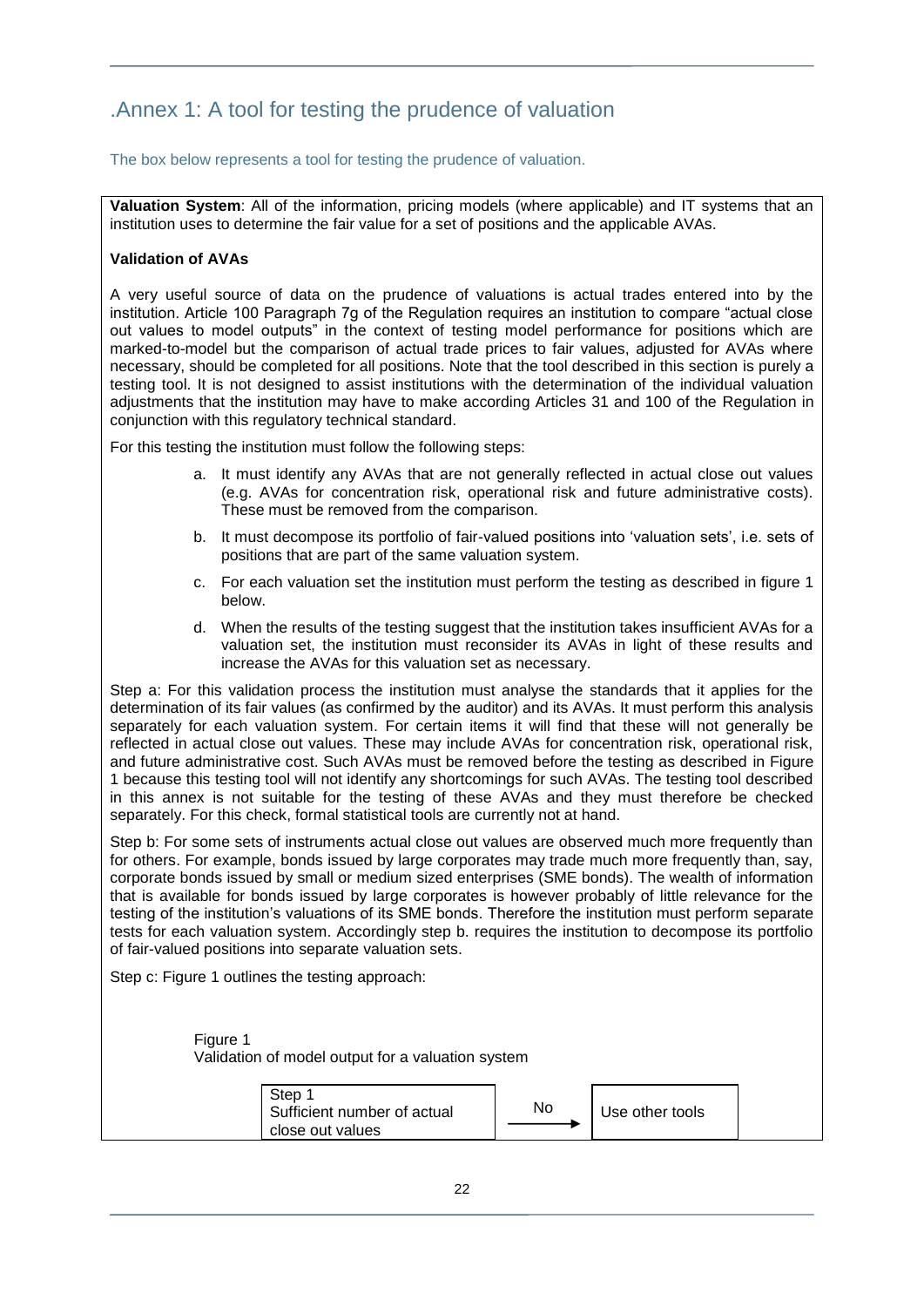

The two steps in figure 1 are described in more detail below.

Step d: When the test with respect to a valuation system suggests that the institution has insufficient AVAs the institution must reconsider its AVAs in the light of these results. It must increase the AVAs for the instruments in the valuation set as necessary.

The testing approach from figure 1 is now explained in more detail.

Step 1: In order for statistical tools to provide meaningful results a sample of sufficient size, a sufficient number of actual close out values for instruments from the valuation set must be available over a period of time. At a minimum [15 transactions over a quarter of a year] would be required. If the number of close out values is not sufficiently high other tools for validation can be used. One tool would be simply expert judgment, with a documented thought process. Another tool under consideration is to compare the institution's valuations to other institutions' valuations as collected by consensus pricing services. This tool would use the data as provided by the consensus pricing system, i.e. the valuation of the instruments as such, or the pricing parameters that feed into a commonly used pricing model. A concern with this approach is that the range of opinion that institutions transmit to consensus pricing services may narrow over time when more and more institutions use consensus pricing systems to validate their valuation systems.

Step 2: When a sufficient set of actual close out values is available, the institution could use statistical tools to test its valuation system.

Specifically, the institution would make the assessment in the following steps:

- i) The institution determines the value of the valuation set before the transaction with the transaction 1. included, and 2. excluded. The difference is the "ex-ante change in value" from the transaction. To determine the ex-ante change in value, the institution values the valuation set with the valuation parameters and, where applicable, the pricing model and the IT systems that define the valuation system at the end of business of the trading day prior to the transaction.
- ii) The institution determines the difference between the actual price of the traded instrument (the close out value) and the ex-ante change in value of the valuation set from the transaction.
- iii) The institution performs analysis on the observed differences between the actual close out value of its traded instruments and the corresponding ex-ante change in values.

It is an indication of an imprudent model output (= fair value after application of any AVAs), when the price of the instrument is lower than the ex-ante change in value from the transaction. This means:

- When the institution has sold an instrument it makes a loss relative to the valuation prior to the transaction.
- When the institution has acquired an instrument it makes a gain ("day one profit") relative to the valuation prior to the transaction.

For some instruments, e.g. certain securities, institutions may apply all the AVAs at the level of the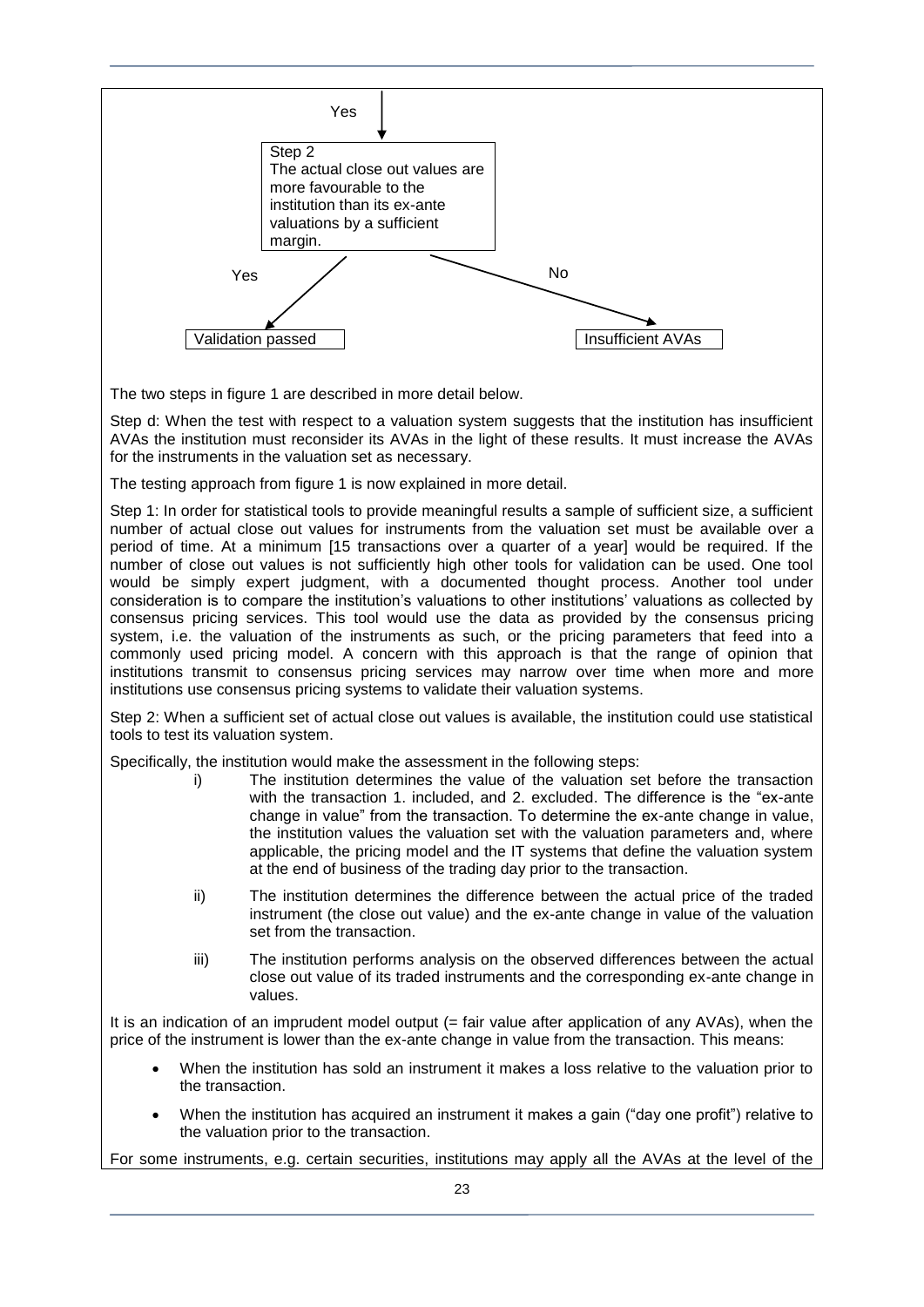individual instruments. For valuation sets that consist just of such instruments the ex-ante change in value of the valuation set from a transaction (i.e. a sale or purchase of a security in the example) is simply the value of the security, sold or purchased, given the valuation parameters as of the end of the previous business day. This may be called the "ex-ante value of the security". The difference of the exante value of the security to the actual price in the market transaction is the profit or loss from the sale or purchase. Again, a loss relative to the ex-ante value of the security when the security is sold, or a profit when it is bought, would an indication of an imprudent model output.

#### Example:

For simplicity the example focuses on a valuation set that consists of securities. All securities in this example are held by the institution and subsequently sold.

| transaction | price       |                 | ex-ante change in value |                  | difference  |
|-------------|-------------|-----------------|-------------------------|------------------|-------------|
| #           | <b>TEUR</b> | time stamp      | <b>TEUR</b>             | time stamp       | <b>TEUR</b> |
|             | 100.05      | 03.07.12, 09:15 | 100.15                  | 02.07.12, 18:00, | $-0.10$     |
|             | 1,001.70    | 06.07.12, 10:11 | 1,002.10                | 05.07.12, 18:00  | $-0.40$     |
| ີ           | 501.80      | 06.07.12, 15:45 | 502.90                  | 05.07.12, 18:00  | $-1.10$     |
|             |             | .               |                         |                  |             |
| 50          | 20.00       | 28.09.12.17:45  | 19.95                   | 27.09.12, 18:00  | $+0.05$     |

For transaction #1, the institution sells an instrument for 100.05 TEUR on 03.07.12 at 9:15. It would have valued the instrument at close of business of the previous business (02.07.12, 18:00) at a price of 100.15 TEUR. The difference of -0.10 TEUR would mark a loss that would point to an imprudent valuation.

The test in Annex 3 is one way of performing the analysis according step iii. For this test the institution could simply count the number of negative differences. It could check whether this number exceeds 5% of the total number of transactions (50) plus a margin for random errors. If there are more than, for example, 7 transactions with a negative difference this would signal that AVAs are insufficient. The institution should also perform more sophisticated kinds of analysis. For example, it could take the size of the differences into account, or it could look for trends, i.e. whether the number of negative difference or the size of the negative difference (relative to the actual close out values) increases over time.

End of example.

For its internal analyses the institution could consider a variety of exploratory (e.g. graphical) and formal statistical tools. In particular, it could drill down from the level of the instruments to the level of the pricing parameters, e.g. to identify issues with the calibration of a certain subset of the pricing parameters. This should also encompass the analysis of other pricing models using the same set of pricing parameters to verify the appropriateness of the pricing parameters applied (e.g. interest rate curves based on interest rate models).

Institutions must also report summary results to the competent authority. Such reporting would be made in a common format at certain reporting dates. This could include certain descriptive statistics such as quarterly aggregated differences between ex-ante values and actual close out value by valuation systems. More formal statistical tests may also be used. An example is provided in Annex 3. The competent authority could use this summary information in particular to allocate its resources for more detailed inspection.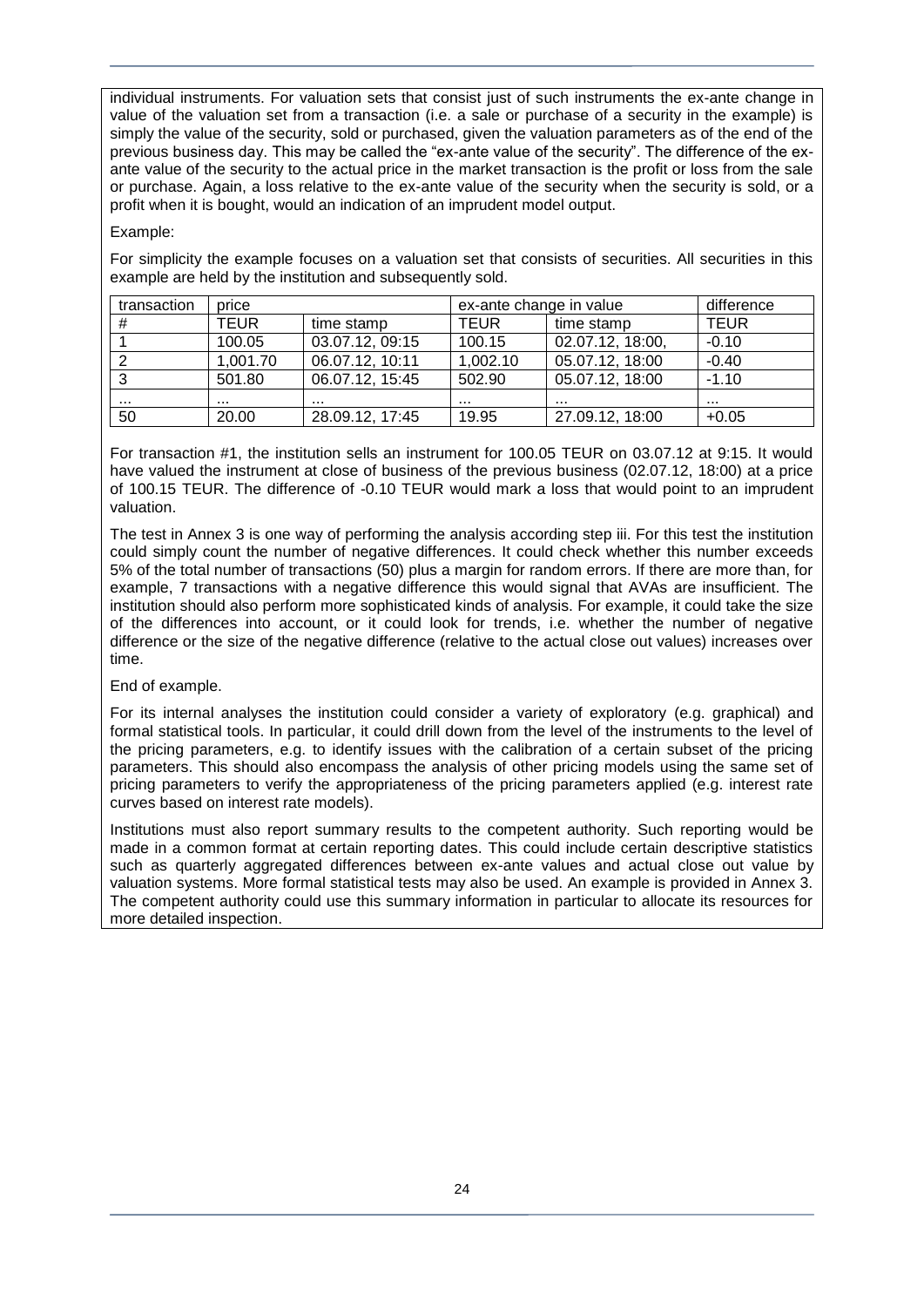# Annex 2: A statistical test

#### The box below represents a specification of the testing approach outlined in Annex 2.

Institutions would be required to analyse the differences between ex-ante values and actual close out values by valuation system. They would be required to provide the competent authority with summary results. These could include the results of formal statistical tests. Among those tests could be a sign test. This could be designed as follows:

Statistical hypothesis

- Ho: For all instruments from a valuation set: The model output is more prudent than the actual close out values by a sufficient margin.
- $H_1$ : The institution values the instrument from the valuation set systematically without a sufficient margin relative to actual close out values (i.e. the bank does not value these instruments sufficiently prudently).

Test:

Let  $X_i$  denote an indicator variable. If the ex-ante value of a traded instrument i exceeds the actual close out value, then  $X^{\vphantom{\dagger}}_i = 1$  , zero otherwise.

Under  $H_0$  the random variable

$$
Y = \sum_{i=1}^{n} X_i
$$

is binomially distributed with  $p = 0.90$  and n the number of traded instruments valued with the relevant pricing model.

 $H<sub>o</sub>$  is rejected when the realisation for Y exceeds a critical value. The probability level at which the critical value is set at [95%].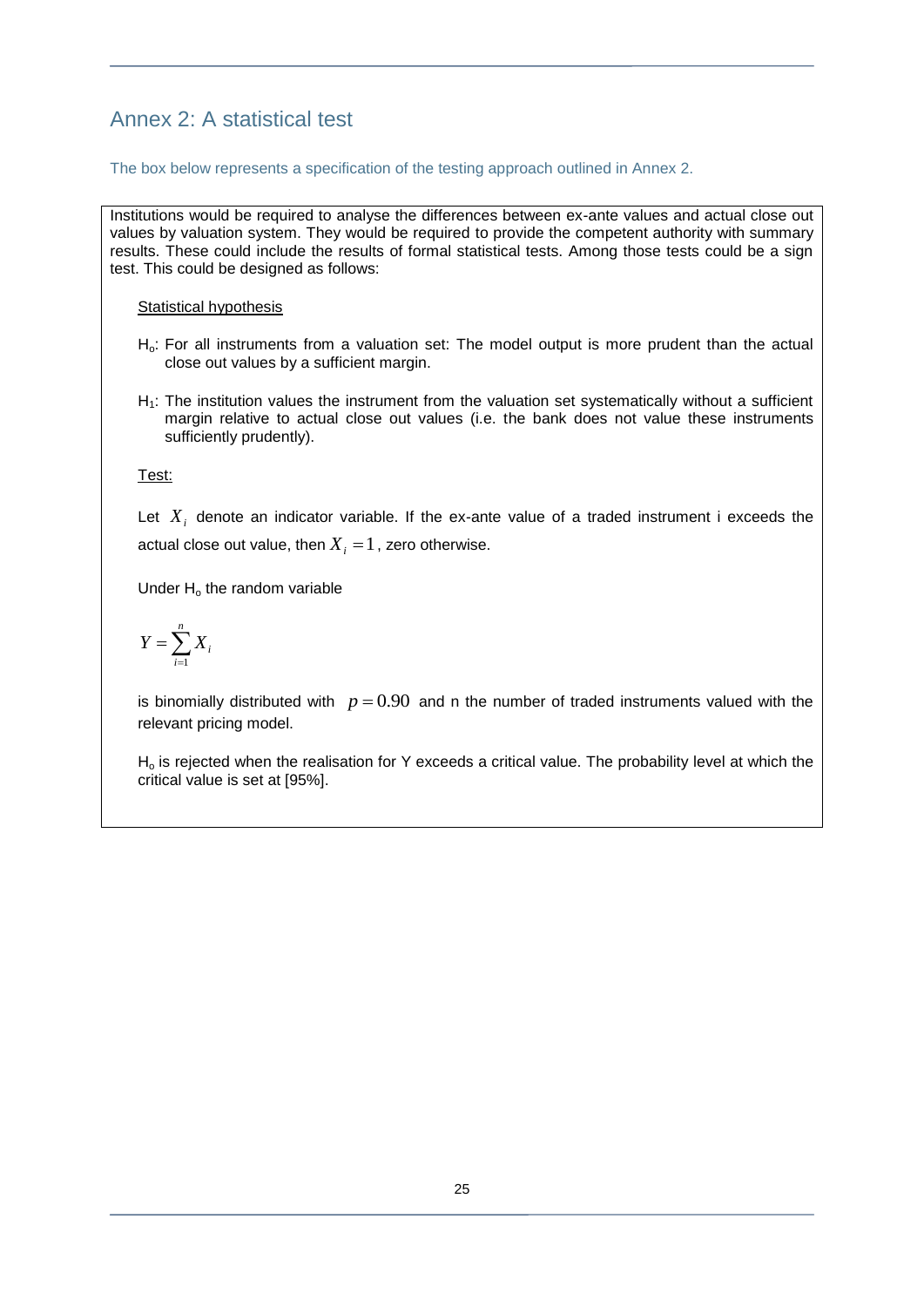# Annex 3: Examples of use of AVA decision tree

#### **Mark-to-market positions**

#### Example 1

An institution holds a long position in a security for which there are publicly quoted bid and offer prices. This is a marked-to-market position and on first inspection is an example of Case 1 in the AVA decision tree. The institution would need to consider whether the fair value derived from the available bid offer quotes is prudent to a 95% level of confidence. If the quotes are executable in the size of the position held then the institution would be justified in marking to the best bid available with the only additional AVAs required for valuation uncertainty being operational risk.

However, if the available prices are only indicative broker quotes with, for example, the institution calculating its fair exit price as the average bid across the range of broker quotes then the institution must make a prudent assessment, at a 95% level of confidence, of the range of broker bids and take the impact of the difference between this prudent assessment and the fair value as an AVA. Where the institution's position is outsize in relation to either executable or indicative quotes the institution must consider the need for a concentration and liquidity AVA rendering it an example of Case 3 on the AVA decision tree. To calculate this AVA the institution must make a prudent assessment, at a 95% level of confidence, of the potential widening of the bid-offer spread to exit its full position. This should reflect the institution's past experience in exiting and pricing large positions in this security. For example, this could involve calculating an exit window for trading in normal size and applying a confidence level to the historic volatility over this time window that is calibrated to past trade levels. The impact of this prudent assessment of the bid offer spread must be compared with any fair value adjustments held for concentration or liquidity against this position and any excess taken as an AVA.

#### Example 2

An institution holds a long position in a less liquid security for which only mid-price broker quotes are available and are used to determine the position's fair value mark. This is an example of a marked-to-market position that follows Case 2 in the AVA decision tree. Mid-price quotes are by definition not executable so the institution must make a prudent assessment of the mid-price, possibly based on the spread of quotes available. The institution must then make a prudent assessment of the bid-mid spread in order to determine the prudent exit price. For example, this could be based on a historic or proxy analysis of trade prices against broker mid level quotes. The institution must then compare the valuation impact of the derived prudent bid-mid spread with any exit cost reserve held against the position in the fair value accounts with any excess taken as a close-out cost AVA. The institution must also consider whether its position is outsize in relation to the indicative broker quotes and consider the need for a concentration and liquidity AVA similar to that introduced in example 1.

#### Example 3

An institution holds a long position in a security marked to the last traded price but that price is one week old and there are no current market quotes available. This is a marked-to-market position that corresponds to case 3 in the decision tree. In the absence of either indicative or executable quotes the institution must develop a proxy prudent price using the information available in order to calculate a market price uncertainty AVA to allow for the potential movement in the price between the trade date and the valuation date. This could be based on a prudent assessment of historic volatility or could combine the last trade information with price moves in a similar instrument over the intervening period but in either case will need to factor in the bid-offer spread uncertainty allowing for the trade direction and counterparty type for all trade prices used. If a proxy instrument with better price visibility is used then the methodology should prudently allow for the additional liquidity of the proxy. In addition the institution must also consider whether its position is outsize in relation to the proxy price methodology and whether there is a need for a concentration and liquidity AVA similar to that introduced in example 1.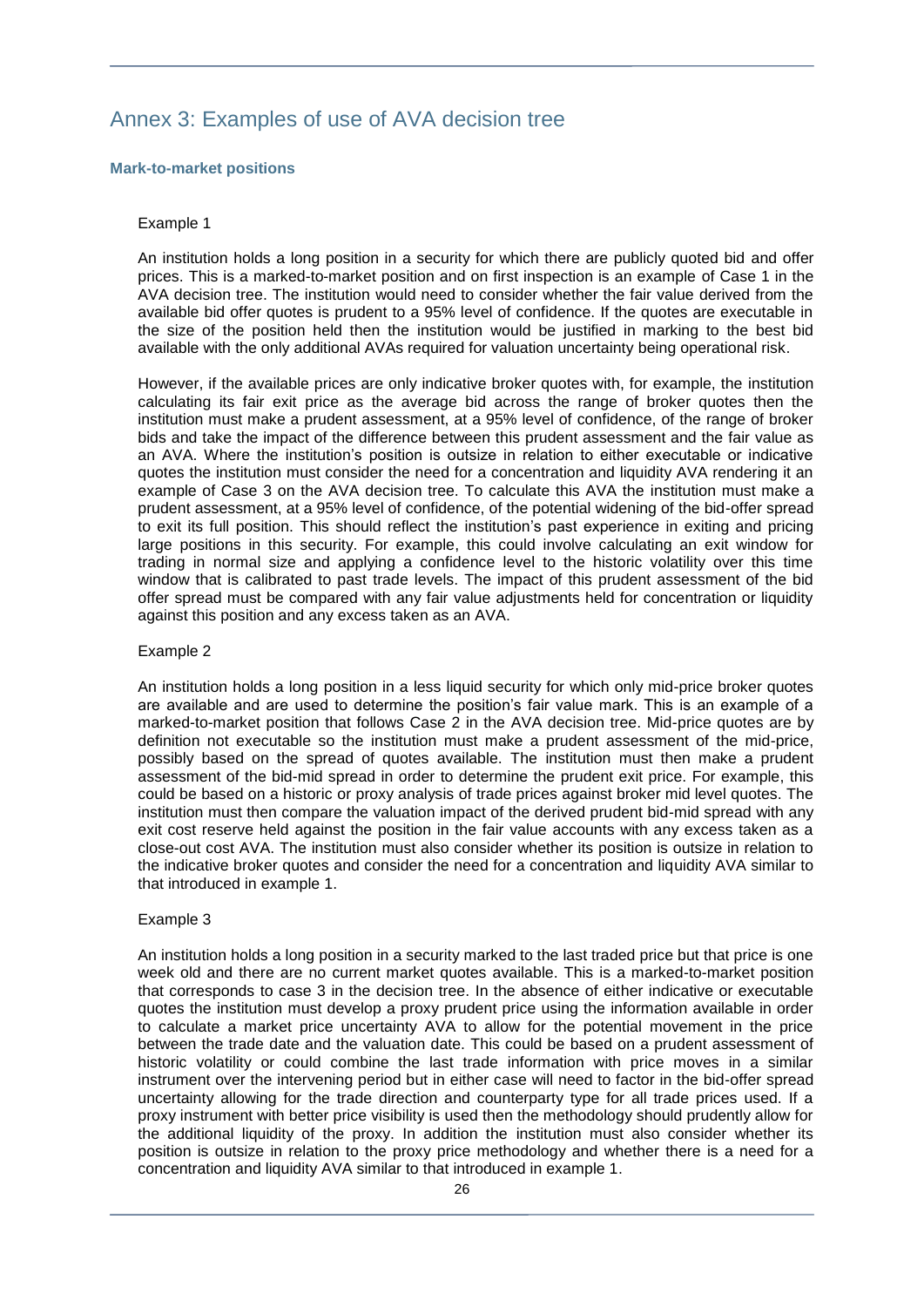#### **Mark-to-model positions**

#### Example

An institution values a portfolio of interest rate options to mid-price using a suite of quantitative models. The institution then applies a fair value exit cost adjustment based on the net risk of the portfolio. This is a marked-to-model portfolio as identified in the AVA decision tree and an institution will need to apply the appropriate methodologies to calculate AVAs (see Section 4) to capture the uncertainty in the portfolio valuation. Specifically, the institution must consider the need for the following AVAs. The EBA expects that for most of the AVAs the 95% level of confidence will be based on a judgemental approach:

- **Unearned credit spreads** The institution must assess to a 95% level of confidence whether the fair valuation of the portfolio captures counterparty credit risk. Where the portfolio is strongly collateralised the institution may be able to justify that this is true without the need for an AVA. If the portfolio is weakly collateralised or uncollateralised then the institution will need to assess both its CVA model and the CVA model input parameters to a 95% level of confidence including the difference between any fair value CVA held against the portfolio and the prudent value CVA as an AVA.
- **Close-out costs -** As the portfolio is marked to mid with a separate fair value exit cost adjustment the institution must make a prudent assessment of this adjustment by stressing the bid offer spreads and risk netting methodology to a 95% confidence level. The difference between the fair value exit cost adjustment and the prudent exit cost adjustment should be held as a close-out cost AVA. Separate AVAs will be required for each mid-marked risk which, in the case of a typical rate option portfolio, will consist of yield curve, rate volatility, FX rate, FX volatility and combinations of FX and rate correlations.
- **Operational risks -** The institution must assess the level of operational risk reserves held against the portfolio and determine whether, at a 95% confidence level, an AVA is required in line with Chapter 4 Section 5c.
- **Market price uncertainty -** The institution must make a prudent assessment of all model inputs to a 95% level of confidence. For example, the institution may assess the uncertainty in any consensus implied cap, floor and swaption volatility surfaces used by the portfolio valuation models using consensus range statistics. The reduction in the portfolio valuation as a result of using each model parameter set to a 95% level of confidence produces a set of market price uncertainty AVAs. The institution must also consider the materiality of any cross-gamma impacts, to a 95% level of confidence.
- **Early termination -** The institution must assess, to a 95% level of confidence, any losses that could arise where client valuations differ from fair valuations driving the institution to close out trades away from book value. For example an institution's client buyback price for a structured interest rate note may amortise the initial institution profit margin over a defined period of time. If this loss exceeds any fair value reserve held for this purpose then the difference should be held as an Early Termination AVA.
- **Investing and funding costs -** The institution must make a prudent assessment of whether the yield curves used in the quantitative models are prudent to a 95% confidence level. For example if incoming uncollateralised future cashflows are discounted at a rate below the banks funding rate then this will create negative carry (i.e. the daily cost of funding the future cashflow will exceed the daily change in its NPV resulting in a steadily accumulating loss in the P&L) and an AVA will be required to cover the net present value of this loss.
- **Future administrative costs -** The institution must consider an AVA for future administration costs as their bid-offer fair value adjustment assumes net risk hedging rather than complete portfolio exit. The institution must make a prudent assessment of the level of these costs to a 95% level of confidence and include the amount by which this exceeds the future administration cost adjustment in the fair value accounts as an AVA. These costs should include staffing costs, infrastructure costs and any expected future hedging costs not included in the portfolio valuation.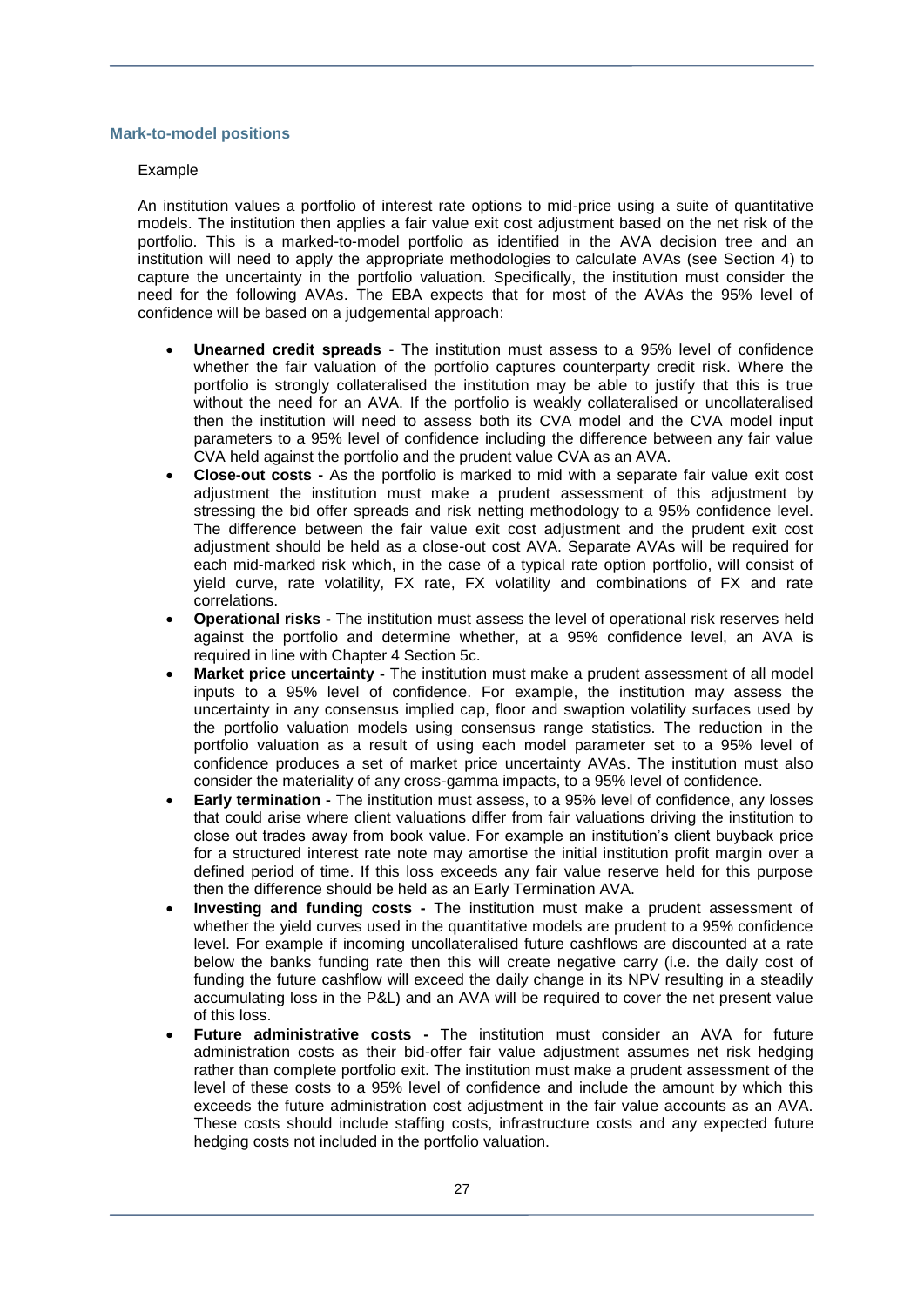- **Model risk -** The institution must consider an AVA for model uncertainty for all marked-tomodel products where the model input parameters are based on more vanilla products and the valuation does not use any price data for the product itself (e.g. correlation dependent structured notes). Two examples of how this type of exotic model uncertainty AVA could be calculated include, a valuation comparison using the different models in use by market participants, or the setting of a floor valuation using a sub-replicating portfolio of liquid products (i.e. a portfolio that can be valued accurately and will under-perform the reference portfolio in all instances). The institution should also consider whether an AVA for model uncertainty is required where market prices are available for similar products but a model is used to interpolate or extrapolate valuations to different maturities, expiries, strikes, barrier levels, etc (e.g. the use of a an implied swaption volatility matrix to value similar swaptions of intermediate strikes, expiries and maturities). To this end the institution will need to assess the uncertainty in the product model and in the interpolation routines used to extract specific points from yield curves and volatility surfaces. Where the observed price matrix for the same product type is sufficiently dense, the institution may be able to justify that the model uncertainty is immaterial.
- **Concentration and liquidity -** The institution must consider whether any net risk position for the portfolio is outsize in relation to the hedging product prices used to calibrate the valuation models and assess the need for a concentration and liquidity AVA similar to that introduced in the marked-to-market example 1. For example, in the case of an interest rate option portfolio the net swaption vega exposure for a particular strike, expiry and maturity bucket will need to be compared with the normal market size associated with the quotes used to construct the relevant section of the swaption volatility surface.
- **Balance sheet substantiation -** An institution must make a prudent assessment of potential losses in relation to the portfolio as laid out in Chapter 4 Section 5c. In this case the approach should make reference to the control infrastructure around the interest rate option portfolio. This could involve looking at statistics for losses incurred across all businesses with a common infrastructure to provide an expected loss ratio for unsubstantiated balances.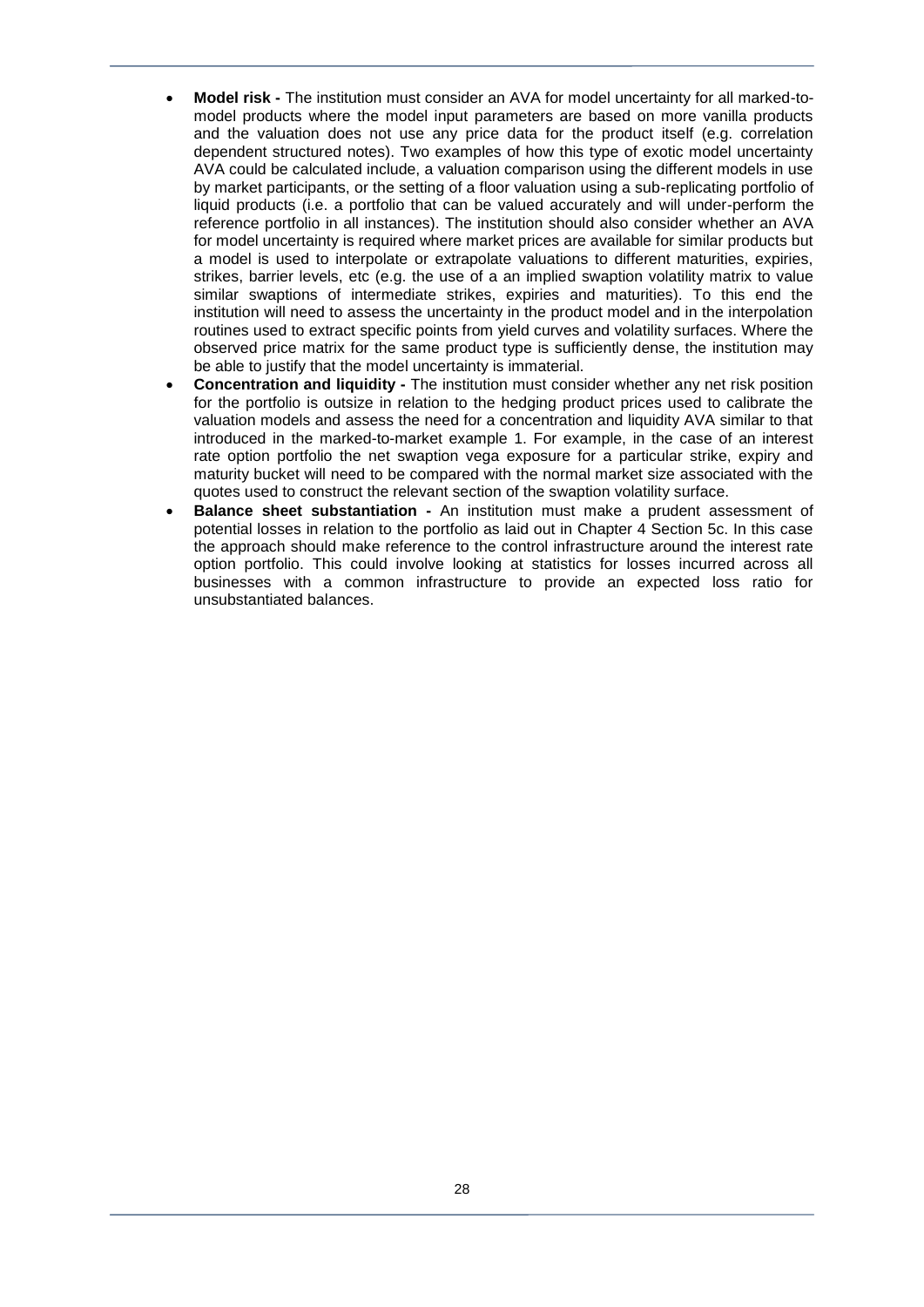# Annex 4: Examples of aggregation approaches allowing diversification

#### **Use of simplified standard aggregation approach**

This involves a two stage aggregation of position level uncertainties where the uncertainty is defined as the difference between the fair value on the balance sheet including all adjustments and the prudent value. The definition of position level in this aggregation approach should be consistent with that used when calculating the AVAs as described in Section 4. The exact correlations suggested in this section are intended to be for illustrative purposes only.

- The first step in the aggregation is to sum uncertainties resulting from risks on points within single market data curves and surfaces with a maturity or strike dimension (e.g. volatility surfaces, yield curves, correlation surfaces etc.).
- All long and short positions are aggregated separately assuming a multivariate normal distribution with correlations of 0.75.
- The absolute long uncertainty and the absolute short uncertainty across each curve/surface are then aggregated assuming a multivariate normal distribution with correlation of minus 0.5. Where there is a material maturity or strike mismatch between netted long and short positions the negative correlation should be replaced with a zero correlation.
- The resultant total uncertainties at a position level for fungible assets and at a curve or surface level otherwise, are aggregated assuming a multivariate normal distribution with correlations of 0.25. The resultant total legal entity level valuation uncertainty is then subtracted from the fair value balance sheet to obtain the legal entity prudent value balance sheet.

#### **Use of in-house aggregation approach**

One possible amendment to the simplified standard approach would be for institutions with a prudent bias in their fair value balance sheet to use the expected value (the probability weighted mean of the range of possible values) instead of the fair value when calculating the position-level uncertainties. This is an example of an approach which may be more accurate but is more complex to perform and would require a high burden of proof to evidence the prudent bias.

If an institution were allowed to develop its own aggregation methodology this would be required to be approved by the relevant competent authority.

An in-house aggregation methodology would comply with the following minimum standards:

- The aggregation should be shown to be appropriately prudent for all portfolio risk profiles and analysis of the results compared to those that would be obtained using the simplified standard approach should be completed.
- An institution may choose to use more than one stage of aggregation calculation when calculating the amount of diversification benefit in order to improve computational efficiency to a maximum of 3 stages within an asset class.
- Each stage of the aggregation process that grants diversification benefit (e.g. intra-curve, cross-name, cross-asset class) should be clearly justified and any judgemental correlations used should be selected from a prudent stand point (e.g. if there is no clear reason for any correlation an institution might set the correlation to 0.25 rather than 0).
- The methodology is fully documented and approved.
- There is a review framework in place that ensures the continuing effectiveness of the approach with recalibration where appropriate.

In order to simplify the aggregation calculation, an institution could be allowed to assume that the valuation uncertainty around the expected value is distributed normally. The aggregated uncertainty will therefore be a multivariate normal distribution for which the correlations between each of the individual normal distributions are the required additional input.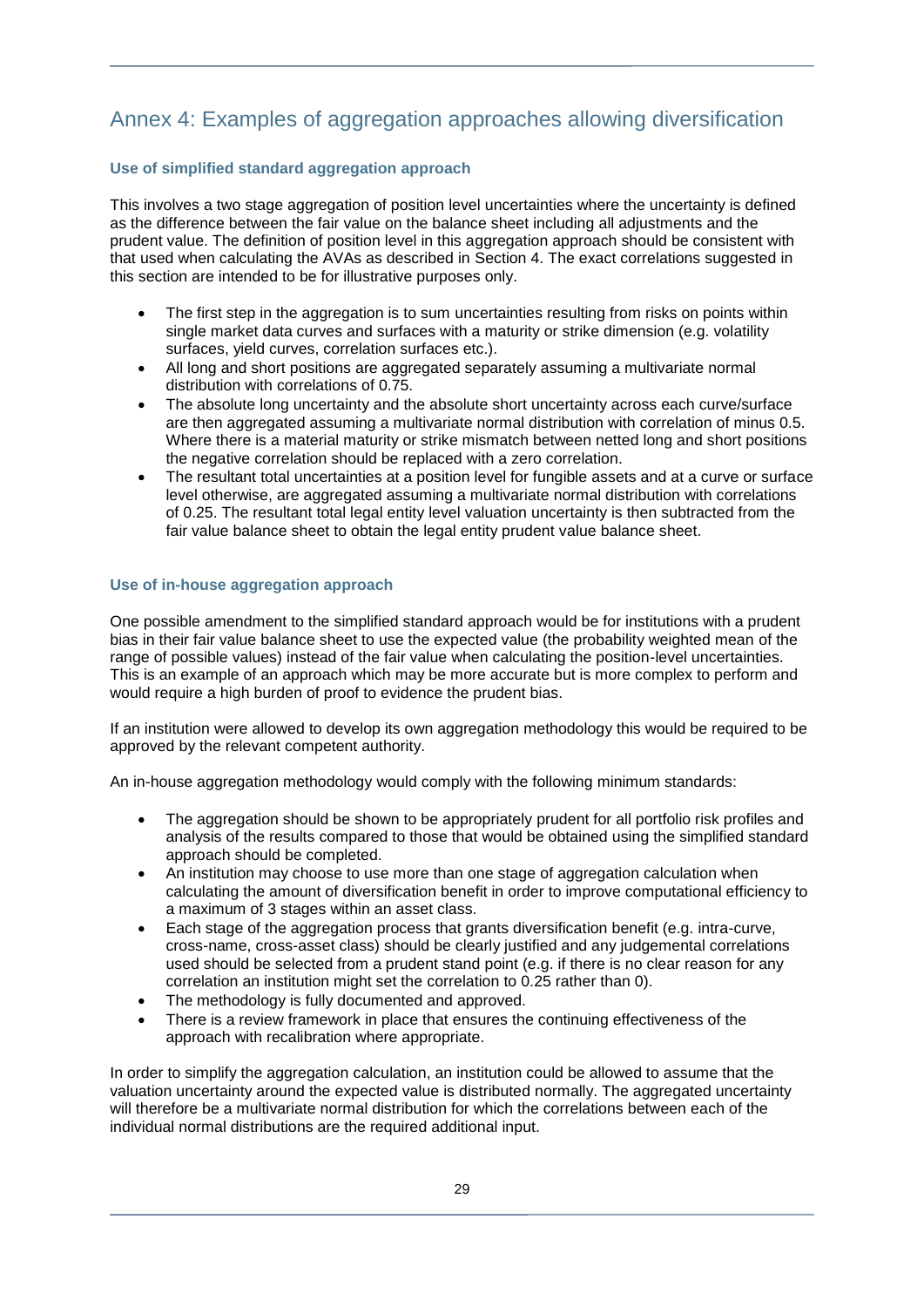# Annex 5 - Summary of questions

- 1. Do you believe that a proportionality threshold should be considered before requiring an institution to assess the prudent value of all fair value positions? If yes, how would you define the threshold?
- 2. Do you agree that the exit price used as the basis of prudent value does not necessarily need to be based on an instantaneous sale? If yes, provide argument to support your view.
- 3. Should a specific time horizon for exit be set when assessing the prudent valuation? If so, how the time horizon should be set (e.g. the same time horizon for calculating Value-at-Risk (VaR), Credit Risk Capital Requirements, etc.), what should it be and how would it feed into the calculating of AVAs?
- 4. Do you support the concept of a specified level of confidence to determine AVAs? If not, why? Are there any AVAs where the use of a specified level of confidance is not appropriate?
- 5. If you support a specified level of confidence, do you support the use of a 95% level of confidence? What practical issues might arise or inconsistencies with other parts of the CRR when using this level of confidence?
- 6. How prescriptive do you believe the RTS should be around the number of data points that are required to calculate a 95% level of confidence without any more judgemental approach being necessary?
- 7. If you support a specified level of confidence, do you support the explicit allowance of using the level chosen as guidance for a more judgemental approach where data is lacking
- 8. Should any additional possible sources of market prices be listed in the RTS?
- 9. Should more description be included of how to use the various sources of market prices to obtain a range of plausible prices?
- 10. Should the RTS be more prescriptive on how to use the various alternative methods or sources of data to obtain a range of plausible prices where there is insufficient observable data to determine the range by direct statistical methods? If so how?
- 11. Are there any other indicators of large market price uncertainty which should be included?
- 12. Do you believe the approaches set out above are appropriate for each of the adjustments listed in Article 100? If not, what approaches do you believe would be more relevant?
- 13. Are there any other material causes of valuation uncertainty that the RTS should describe an approach for? Or are any of the adjustments listed above not material and should not be included?
- 14. Do you believe that the testing approach in Annex 2 represents a useful tool to test for prudence of valuation? If not, what weaknesses make it unsuitable?
- 15. Do you believe that the RTS should be prescriptive with respect to validation techniques? If not, how do you believe that comparable levels of prudence should be ensured for the valuations across institutions? Are there other validation techniques that you believe should be detailed in the RTS?
- 16. Do you support the concept that prudent value can never be greater than fair value including fair value adjustments at both the individual position and the legal entity level? If not, what would be the reason to justify your view?